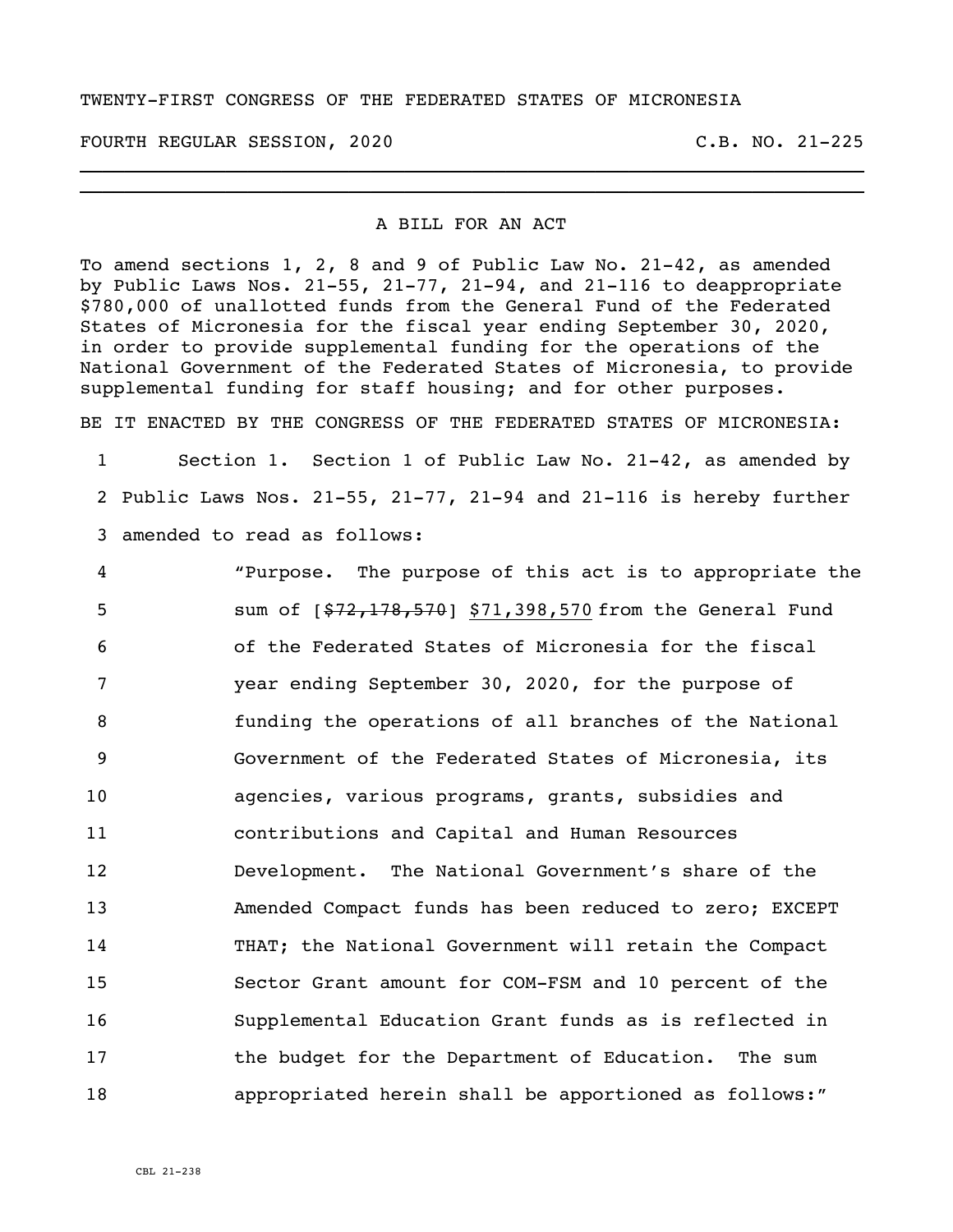| $\mathbf{1}$ | Section 2. Section 2 of Public Law No. 21-42, as amended by          |
|--------------|----------------------------------------------------------------------|
|              | 2 Public Laws Nos. 21-55, 21-77, 21-94 and 21-116, is hereby further |
| 3            | amended to read as follows:                                          |
| 4            | "Section 2. Operating Expenses of the Executive Branch.              |
| 5            | The sum of $[$23,522,852]$ \$23,542,852, or so much thereof          |
| 6            | as may be necessary, is hereby appropriated from the                 |
| 7            | General Fund of the Federated States of Micronesia for               |
| 8            | the fiscal year ending September 30, 2020, for the                   |
| 9            | purpose of funding the operations of the Executive                   |
| 10           | Branch of the National Government during the fiscal year             |
| 11           | 2020. The sum appropriated by this section shall be                  |
| 12           | apportioned as follows:                                              |
| 13           | (1) Office of the President.                                         |
| 14           | The sum of $$1,789,536$ , or so much thereof as may be               |
| 15           | necessary, for the operations of the Office of the                   |
| 16           | President during the fiscal year 2020. The sum                       |
| 17           | appropriated herein shall be apportioned as follows:                 |
| 18           | 656,593                                                              |
| 19           | 349,943<br>Travel                                                    |
| 20           | Contractual Services<br>650,000                                      |
| 21           | 130,000                                                              |
| 22           | 3,000<br>Fixed Assets                                                |
| 23           | (2) Department of Foreign Affairs.                                   |
| 24           | The sum of \$5,621,345 or so much thereof as may be                  |
| 25           | necessary, for the operations of the Department of                   |

\_\_\_\_\_\_\_\_\_\_\_\_\_\_\_\_\_\_\_\_\_\_\_\_\_\_\_\_\_\_\_\_\_\_\_\_\_\_\_\_\_\_\_\_\_\_\_\_\_\_\_\_\_\_\_\_\_\_\_\_\_\_\_\_\_\_\_\_\_\_

 $\mathcal{L}_\text{max}$  , and the contract of the contract of the contract of the contract of the contract of the contract of the contract of the contract of the contract of the contract of the contract of the contract of the contr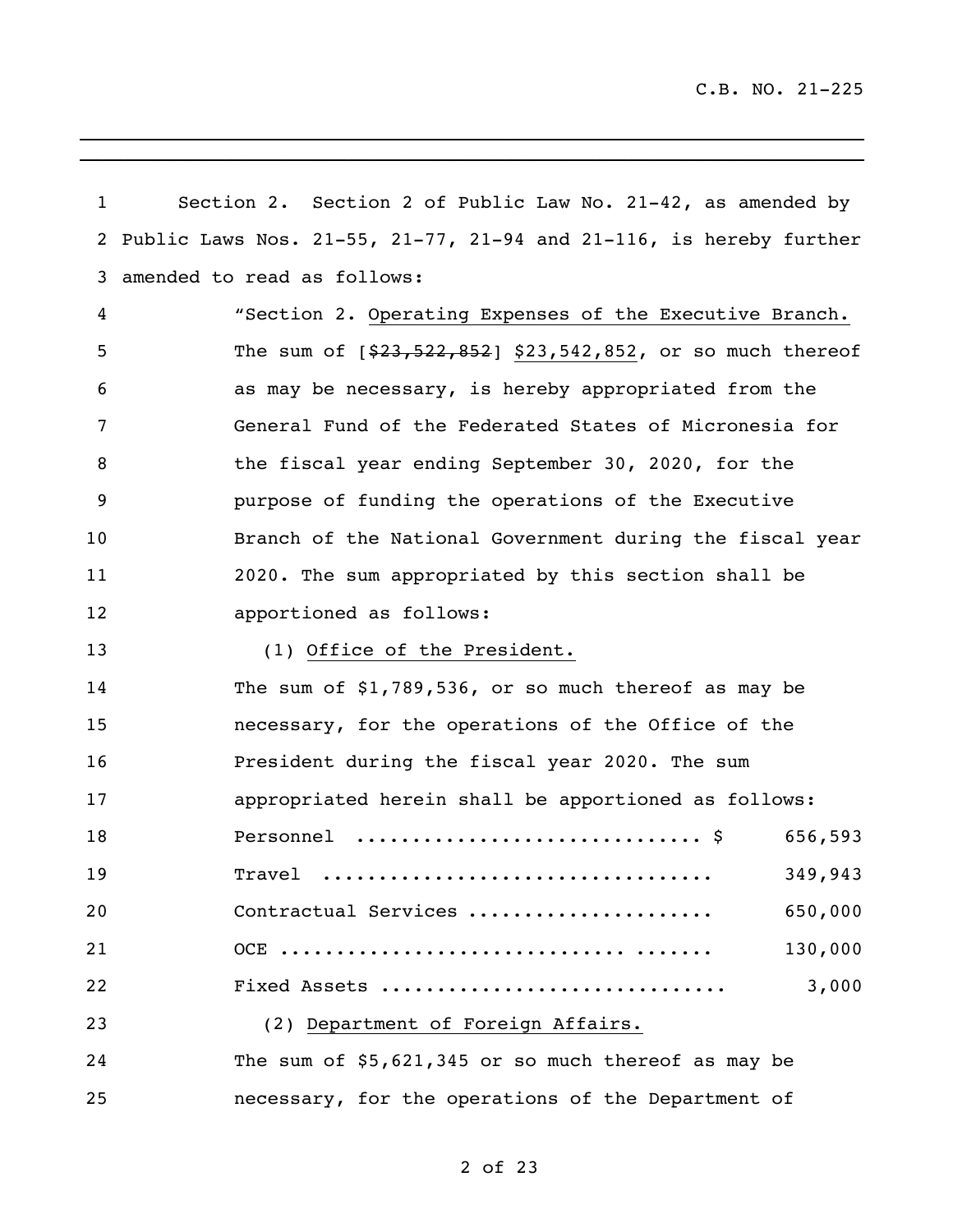\_\_\_\_\_\_\_\_\_\_\_\_\_\_\_\_\_\_\_\_\_\_\_\_\_\_\_\_\_\_\_\_\_\_\_\_\_\_\_\_\_\_\_\_\_\_\_\_\_\_\_\_\_\_\_\_\_\_\_\_\_\_\_\_\_\_\_\_\_\_

| $\mathbf 1$    | Foreign Affairs during the fiscal year 2020. The sum      |           |
|----------------|-----------------------------------------------------------|-----------|
| $\overline{2}$ | appropriated herein shall be apportioned as follows:      |           |
| 3              | Personnel, PROVIDED THAT, of this amount, \$166,000 shall |           |
| 4              | be used to fund the Foreign Service                       |           |
| 5              |                                                           | 1,857,194 |
| 6              | Travel                                                    | 246,685   |
| 7              | Contractual Services                                      | 2,995,047 |
| 8              | OCE                                                       | 434,163   |
| 9              | Fixed Assets                                              | 88,256    |
| 10             | (3) Department of Finance and Administration.             |           |
| 11             | The sum of $$3,034,873$ , or so much thereof as may be    |           |
| 12             | necessary, for the operations of the Department of        |           |
| 13             | Finance and Administration during the fiscal year 2020.   |           |
| 14             | The sum appropriated herein shall be apportioned as       |           |
| 15             | follows:                                                  |           |
| 16             | Personnel  \$ 2,129,683                                   |           |
| 17             |                                                           | 256,690   |
| 18             | Contractual Services                                      | 227,500   |
| 19             |                                                           | 276,500   |
| 20             | Fixed Assets                                              | 144,500   |
| 21             | (4) Department of Resources and Development.              |           |
| 22             | The sum of $$1,442,754$ , or so much thereof as may be    |           |
| 23             | necessary, for the operations of the Department of        |           |
| 24             | Resources and Development during the fiscal year 2020.    |           |
| 25             | The sum appropriated herein shall be apportioned as       |           |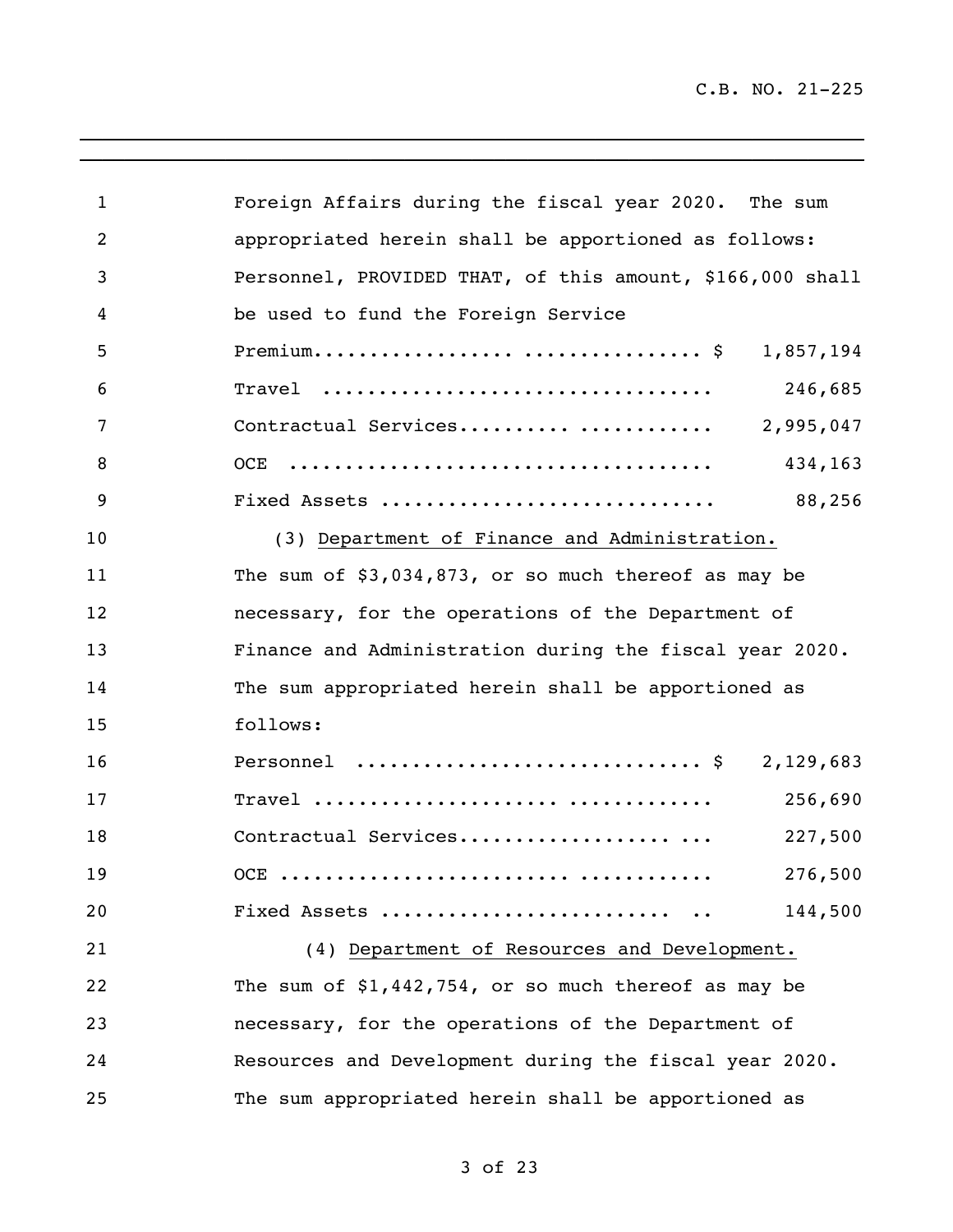\_\_\_\_\_\_\_\_\_\_\_\_\_\_\_\_\_\_\_\_\_\_\_\_\_\_\_\_\_\_\_\_\_\_\_\_\_\_\_\_\_\_\_\_\_\_\_\_\_\_\_\_\_\_\_\_\_\_\_\_\_\_\_\_\_\_\_\_\_\_

| $\mathbf{1}$   | follows:                                                |
|----------------|---------------------------------------------------------|
| $\overline{2}$ | Personnel $\frac{1}{2}$<br>907,314                      |
| 3              | 186,050                                                 |
| 4              | 59,850<br>Contractual Services                          |
| 5              | 187,540                                                 |
| 6              | 102,000<br>Fixed Assets                                 |
| 7              | (5) Department of Transportation, Communications        |
| 8              | and Infrastructure.                                     |
| 9              | The sum of $$2,652,922$ , or so much thereof as may be  |
| 10             | necessary, for the operations of the Department of      |
| 11             | Transportation, Communication & Infrastructure during   |
| 12             | the fiscal year 2020. The sum appropriated herein shall |
| 13             | be apportioned as follows:                              |
| 14             | Personnel $\frac{1}{2}$<br>648,346                      |
| 15             | 166,462                                                 |
| 16             |                                                         |
| 17             | 96,600                                                  |
| 18             | Fixed Assets<br>49,300                                  |
| 19             | (6) Department of Health and Social Affairs.            |
| 20             | The sum of $$831,957$ , or so much thereof as may be    |
| 21             | necessary, for the operations of the Department of      |
| 22             | Health and Social Affairs during the fiscal year 2020.  |
| 23             | The sum appropriated herein shall be apportioned as     |
| 24             | follows:                                                |
| 25             | 514,230                                                 |

 $\overline{\phantom{a}}$  , and the contribution of the contribution of the contribution of the contribution of the contribution of the contribution of the contribution of the contribution of the contribution of the contribution of the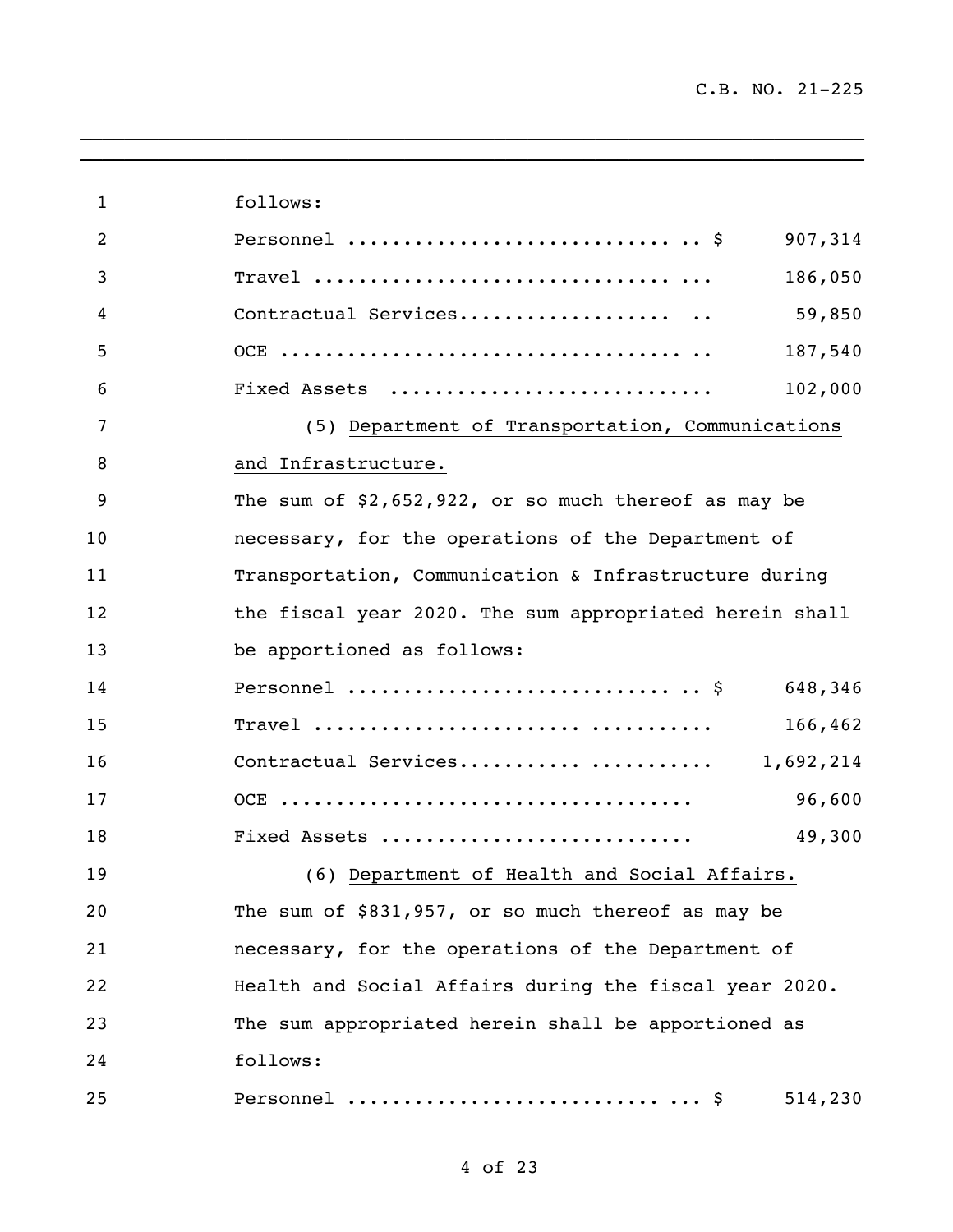\_\_\_\_\_\_\_\_\_\_\_\_\_\_\_\_\_\_\_\_\_\_\_\_\_\_\_\_\_\_\_\_\_\_\_\_\_\_\_\_\_\_\_\_\_\_\_\_\_\_\_\_\_\_\_\_\_\_\_\_\_\_\_\_\_\_\_\_\_\_

| $\mathbf{1}$   | Travel $\frac{1}{5}$<br>82,609                                                              |
|----------------|---------------------------------------------------------------------------------------------|
| $\overline{2}$ | Contractual Services<br>118,617                                                             |
| 3              | 113,501                                                                                     |
| 4              | Fixed Assets<br>3,000                                                                       |
| 5              | (7) Department of Education.                                                                |
| 6              | The sum of \$824,529, or so much thereof as may be                                          |
| 7              | necessary, for the operations of the Department of                                          |
| 8              | Education during the fiscal year 2020. Of the total                                         |
| 9              | amount of funds appropriated herein, \$366,598, shall be                                    |
| 10             | deemed to come from funds available under the                                               |
| 11             | Supplemental Education Grant. The sum appropriated                                          |
| 12             | herein shall be apportioned as follows:                                                     |
| 13             | Personnel $\hat{S}$<br>437,498                                                              |
| 14             | 173,654                                                                                     |
| 15             | Contractual Services<br>159,226                                                             |
| 16             | 49,651                                                                                      |
| 17             | Fixed Assets<br>4,500                                                                       |
| 18             | (8) Department of Justice.                                                                  |
| 19             | The sum of $$4,899,815$ , or so much thereof as may be                                      |
| 20             | necessary, for the operations of the Department of                                          |
| 21             | Justice during the fiscal year 2020. The sum                                                |
| 22             | appropriated herein shall be apportioned as follows:                                        |
| 23             | Personnel $\frac{1}{5}$<br>3,405,293                                                        |
| 24             | $Travel \dots \dots \dots \dots \dots \dots \dots \dots \dots \dots \dots \dots$<br>374,802 |
| 25             | Contractual Services<br>634,977                                                             |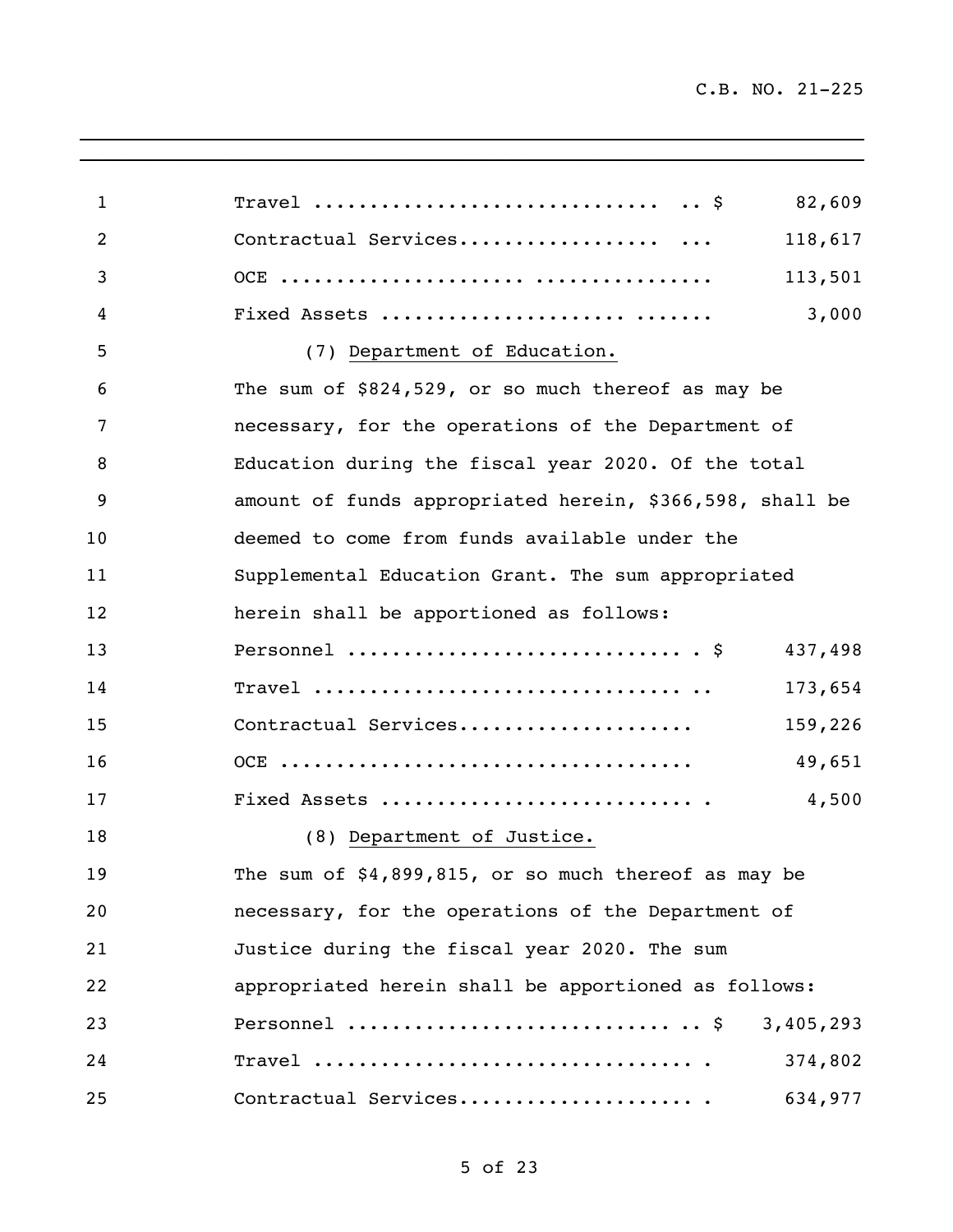\_\_\_\_\_\_\_\_\_\_\_\_\_\_\_\_\_\_\_\_\_\_\_\_\_\_\_\_\_\_\_\_\_\_\_\_\_\_\_\_\_\_\_\_\_\_\_\_\_\_\_\_\_\_\_\_\_\_\_\_\_\_\_\_\_\_\_\_\_\_

| 1  | 377,443                                                |
|----|--------------------------------------------------------|
| 2  | 107,300                                                |
| 3  | (9) Department of Climate Change, Environment and      |
| 4  | Emergency Management.                                  |
| 5  | The sum of \$813,734, or so much thereof as may be     |
| 6  | necessary, for the operations of the Office of         |
| 7  | Environment and Emergency Management during the fiscal |
| 8  | year 2020. The sum appropriated herein shall be        |
| 9  | apportioned as follows:                                |
| 10 | Personnel $\frac{1}{5}$<br>545,058                     |
| 11 | 105,452                                                |
| 12 | 80,000<br>Contractual Services                         |
| 13 | 47,120                                                 |
| 14 | 36,100<br>Fixed Assets                                 |
| 15 | (10) Office of the Public Defender.                    |
| 16 | The sum of $$1,052,058$ , or so much thereof as may be |
| 17 | necessary, for the operations of the Office of the     |
| 18 | Public Defender during the fiscal year 2020. The sum   |
| 19 | appropriated herein shall be apportioned as follows:   |
| 20 | Personnel $\S$<br>744,081                              |
| 21 | 105,027                                                |
| 22 | 101,050                                                |
| 23 | 86,900                                                 |
| 24 | 15,000<br>Fixed Assets                                 |
| 25 | (11) Office of National Archives, Culture and          |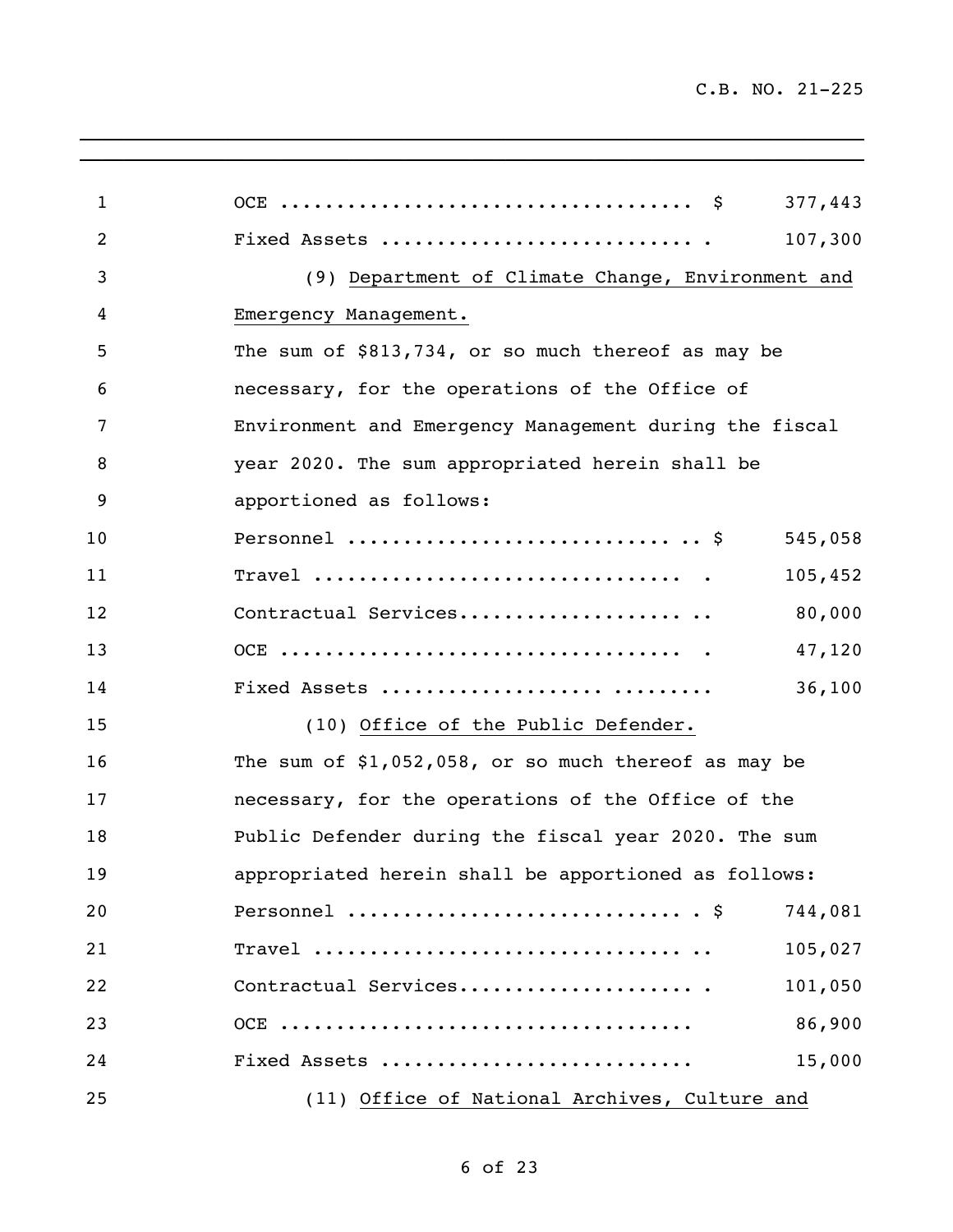| $\mathbf{1}$   | Historic Preservation.                                   |         |
|----------------|----------------------------------------------------------|---------|
| $\overline{2}$ | The sum of $$226,259$ , or so much thereof as may be     |         |
| 3              | necessary, for the operations of the Office of National  |         |
| 4              | Archives, Culture and Historic Preservation during the   |         |
| 5              | fiscal year 2020. The sum appropriated herein shall be   |         |
| 6              | apportioned as follows:                                  |         |
| 7              | Personnel   S                                            | 138,018 |
| 8              |                                                          | 27,527  |
| 9              | Contractual Services                                     | 15,425  |
| 10             |                                                          | 20,289  |
| 11             | Fixed Assets                                             | 25,000  |
| 12             | (12) Office of Veteran's Affairs.                        |         |
| 13             | The sum of \$168,353, or so much thereof as may be       |         |
| 14             | necessary, for the operations of the Office of Veteran's |         |
| 15             | Affairs during the fiscal year 2020. The sum             |         |
| 16             | appropriated herein shall be apportioned as follows:     |         |
| 17             |                                                          | 79,240  |
| 18             | $\texttt{Travel}$                                        | 21, 113 |
| 19             | Contractual Services                                     | 50,000  |
| 20             |                                                          | 18,000  |
| 21             | Fixed Assets                                             | $-0-$   |
| 22             | (13) Office of Personnel.                                |         |
| 23             | The sum of $[$164,717]$ \$184,717, or so much thereof as |         |
| 24             | may be necessary, for the operations of the Office of    |         |
| 25             | Personnel during the fiscal year 2020. The sum           |         |

\_\_\_\_\_\_\_\_\_\_\_\_\_\_\_\_\_\_\_\_\_\_\_\_\_\_\_\_\_\_\_\_\_\_\_\_\_\_\_\_\_\_\_\_\_\_\_\_\_\_\_\_\_\_\_\_\_\_\_\_\_\_\_\_\_\_\_\_\_\_  $\overline{\phantom{a}}$  , and the contribution of the contribution of the contribution of the contribution of the contribution of the contribution of the contribution of the contribution of the contribution of the contribution of the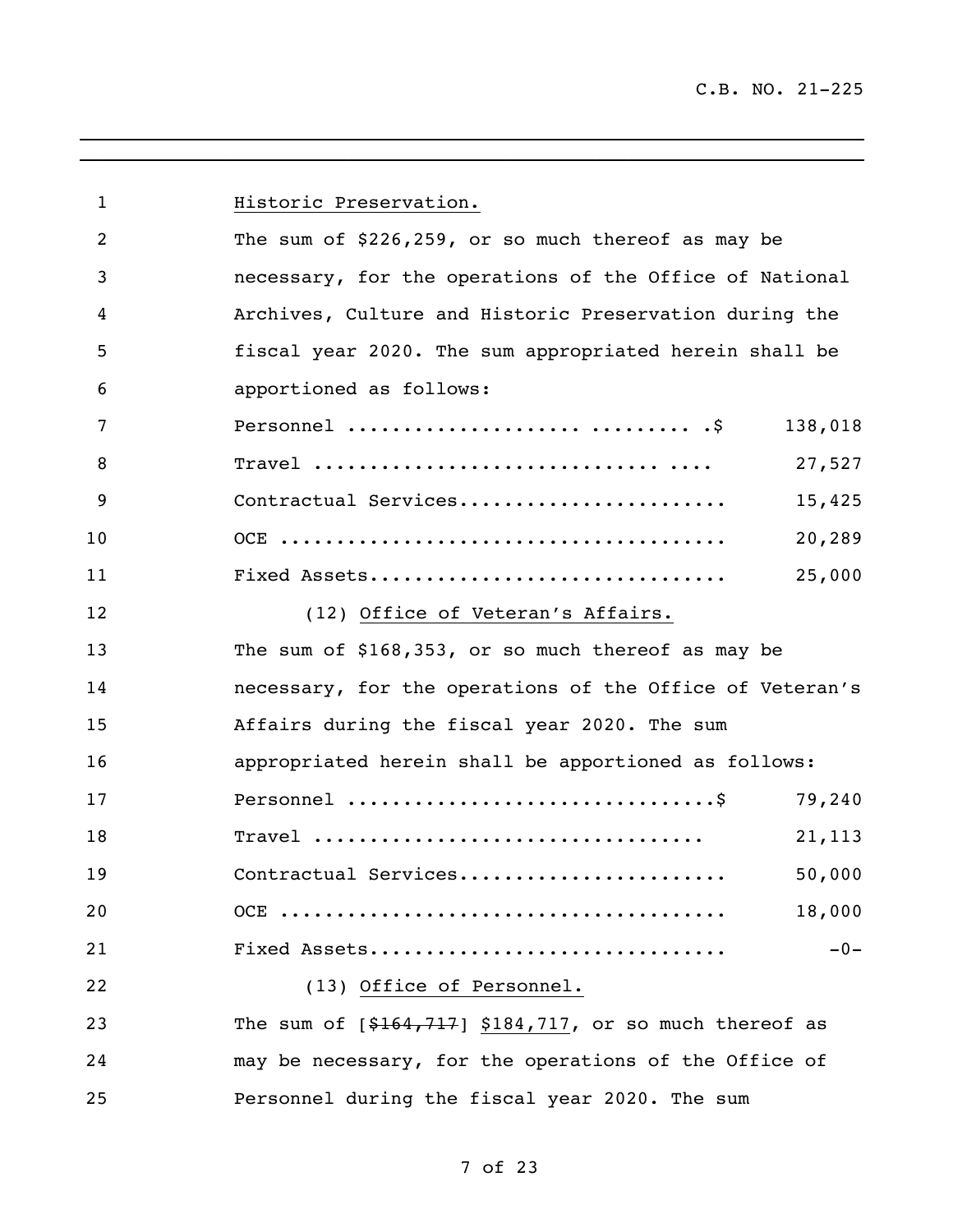\_\_\_\_\_\_\_\_\_\_\_\_\_\_\_\_\_\_\_\_\_\_\_\_\_\_\_\_\_\_\_\_\_\_\_\_\_\_\_\_\_\_\_\_\_\_\_\_\_\_\_\_\_\_\_\_\_\_\_\_\_\_\_\_\_\_\_\_\_\_

| $\mathbf 1$ | appropriated herein shall be apportioned as follows:                  |
|-------------|-----------------------------------------------------------------------|
| 2           | Personnel \$[147,479] 167,479                                         |
| 3           | 6,238<br>Travel                                                       |
| 4           | $-0-$<br>Contractual Services                                         |
| 5           | 11,000                                                                |
| 6           | $-0-$ "<br>Fixed Assets                                               |
| 7           | Section 3. Section 8 of Public Law No. 21-42 as amended by            |
| 8           | Public Laws Nos. 21-55, 21-77 and $21-94$ , is hereby further amended |
| 9           | to read as follows:                                                   |
| 10          | "Section 8. Grants, Subsidies and Contributions.<br>The               |
| 11          | sum of \$17,761,230, or so much thereof as may be                     |
| 12          | necessary, is hereby appropriated from the General Fund               |
| 13          | of the Federated States of Micronesia for the fiscal                  |
| 14          | year ending September 30, 2020, for the following                     |
| 15          | grants, subsidies and contributions during fiscal year                |
| 16          | 2020. The sum appropriated by this section shall be                   |
| 17          | apportioned as follows:                                               |
| 18          | (1) Office of the President.                                          |
| 19          | (a) Asia Pacific Inst. Broadcasting                                   |
| 20          | Development (AIBD)  \$<br>4,500                                       |
| 21          | (b) Asia-Pacific Broadcasting Union                                   |
| 22          | 800                                                                   |
| 23          | (c) Pacific Island News Association<br>350                            |
| 24          | (d) Asia Pacific Investment<br>250                                    |
| 25          | (e) Former Presidents' Allowance<br>50,000                            |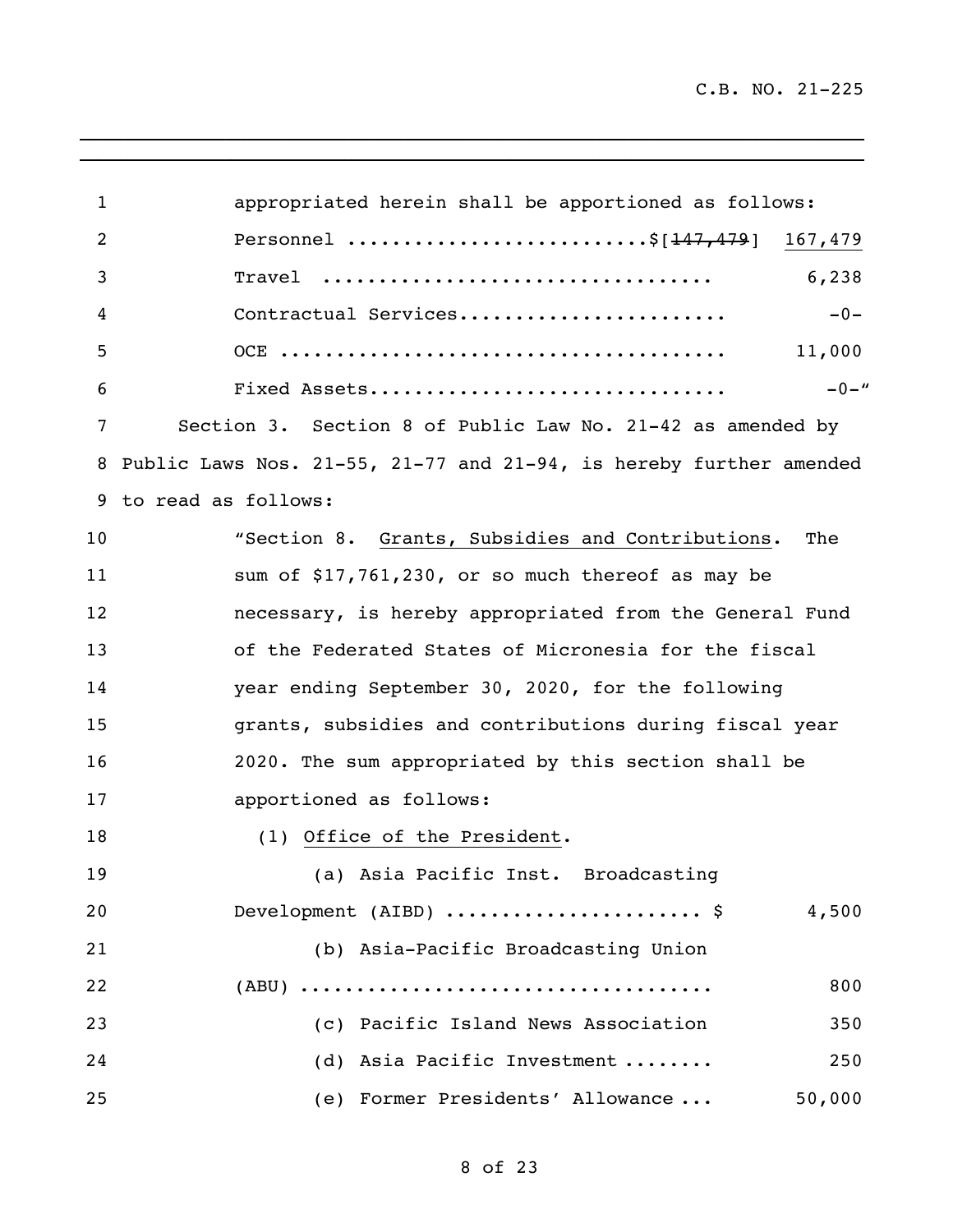\_\_\_\_\_\_\_\_\_\_\_\_\_\_\_\_\_\_\_\_\_\_\_\_\_\_\_\_\_\_\_\_\_\_\_\_\_\_\_\_\_\_\_\_\_\_\_\_\_\_\_\_\_\_\_\_\_\_\_\_\_\_\_\_\_\_\_\_\_\_

| $\mathbf 1$    | (f) Joint Committee on Compact Review and       |         |
|----------------|-------------------------------------------------|---------|
| $\overline{2}$ | Planning (JCRP); \$160,000 to be used for Jim   |         |
| 3              | Stovall's legal fees  \$                        | 910,000 |
| 4              | (2) Department of Foreign Affairs.              |         |
| 5              | Pacific Island Forum Secretariat.<br>(a)        | 57,000  |
| 6              | (b) Secretariat of the Pacific Community 65,000 |         |
| 7              | $ESCAP$<br>(c)                                  | 5,000   |
| 8              | UN Membership Fee<br>(d)                        | 50,000  |
| 9              | East West Center<br>(e)                         | 5,000   |
| 10             | ACP Cotonou Membership Fees<br>(f)              | 17,000  |
| 11             | SPC Office Space<br>(g)                         | 29,670  |
| 12             | SIS Program<br>(h)                              | 10,000  |
| 13             | IOM Membership Fee<br>(i)                       | 600     |
| 14             | SPC Host Grant<br>(i)                           | 20,000  |
| 15             | (k) Differential for foreign currency           |         |
| 16             | adjustment                                      | 1,290   |
| 17             | $(1)$ FSM Day                                   | 20,000  |
| 18             | (m) 2020 Games in Japan - Representation        |         |
| 19             | and Participation (FSM Embassy/Tokyo)           | 30,000  |
| 20             | (o) Prior year obligation $-$ PIF               | 1,611   |
| 21             | (p) Guam consulate citizen's outreach           | 25,000  |
| 22             | (3) Department of Finance and Administration.   |         |
| 23             | (a) CTA-OCO Membership Fee                      | 14,024  |
| 24             | (b) Maintenance Fee for Financial               |         |
| 25             | Management System (FMIS)                        | 55,000  |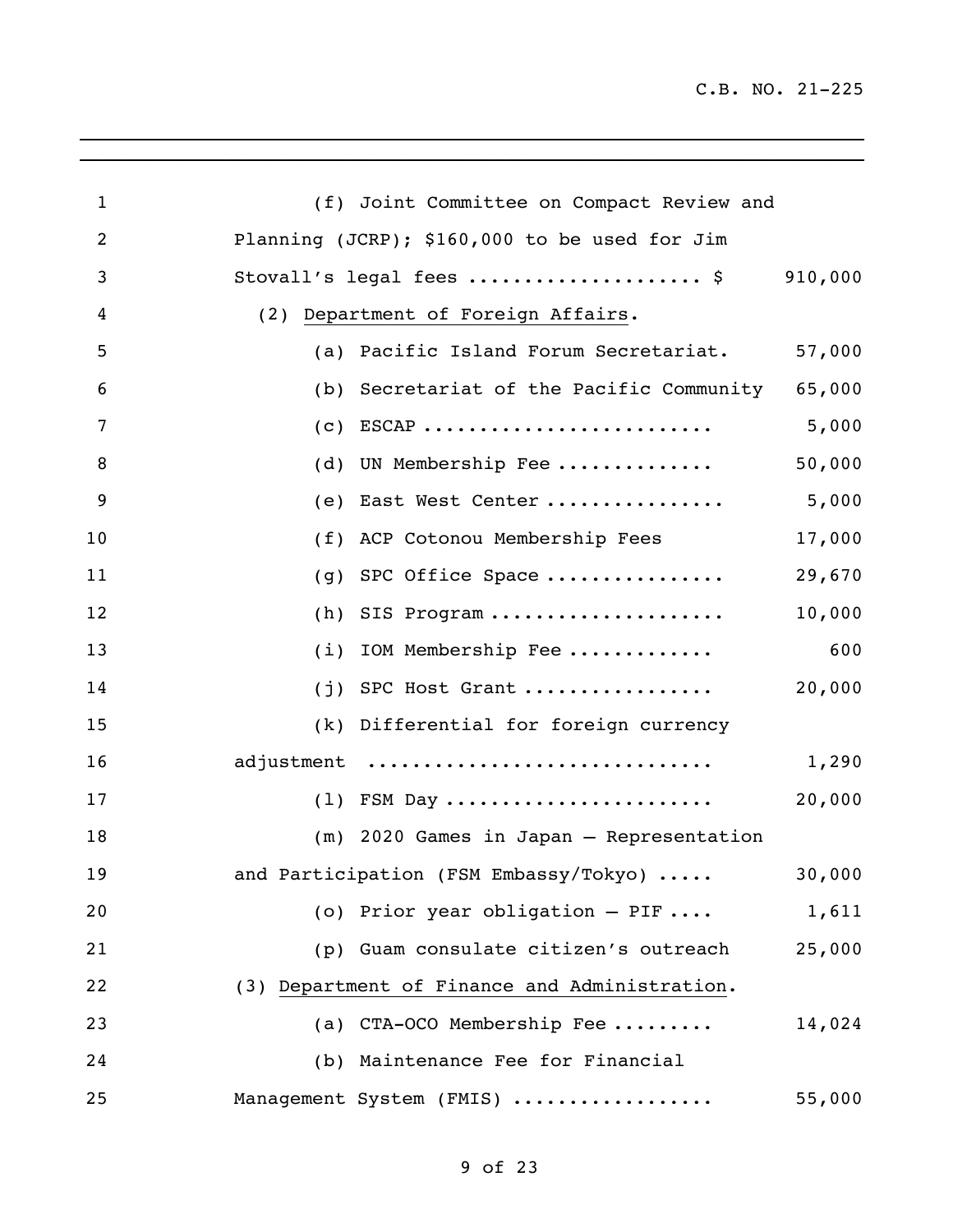| $\mathbf{1}$   | (c) PITTA $-$ CTA  \$                                                                       | 9,000   |
|----------------|---------------------------------------------------------------------------------------------|---------|
| $\overline{2}$ | (d) ADB, IMF & Budget Finance Policy                                                        |         |
| 3              | Consultations                                                                               | 25,000  |
| 4              | (e) Macro Economist Advisor                                                                 | 200,000 |
| 5              | (f) Global Forum Membership Fee                                                             | 26,000  |
| 6              | PFTAC Membership Fee<br>(q)                                                                 | 20,000  |
| 7              | (h) CTA Conference                                                                          | 35,000  |
| $\, 8$         | (i) FSM national government taxes prior                                                     |         |
| 9              | year debts to social security $(4th$ quarter                                                |         |
| 10             | 2018 to $1^{st}$ quarter 2019)                                                              | 44,000  |
| 11             | (j) Prior years obligations for Chuuk                                                       |         |
| 12             | Finance Office                                                                              | 7,560   |
| 13             | (k) Finance prior years obligations                                                         |         |
| 14             | for acting capacity                                                                         | 1,150   |
| 15             | (1) FSM Trust Fund Board                                                                    | $-0-$   |
| 16             | (4) Department of Resources and Development.                                                |         |
| 17             | (a) Pacific Island Development Program                                                      |         |
| 18             | $(PIDP) \quad \ldots \ldots \ldots \ldots \ldots \ldots \ldots \ldots \ldots \ldots \ldots$ | 15,000  |
| 19             | (b) Pacific Asian Travel Association                                                        |         |
| 20             |                                                                                             | 6,000   |
| 21             | (c) United Nations Development Program                                                      | 30,000  |
| 22             | (d) Food Agriculture Organization (FAO)                                                     | 4,800   |
| 23             | (e) Western Forestry Leadership Coalition                                                   | 530     |
| 24             | (f) Matching to SPC Projects                                                                | 60,000  |
| 25             | (g) Micronesian Challenge                                                                   | 10,000  |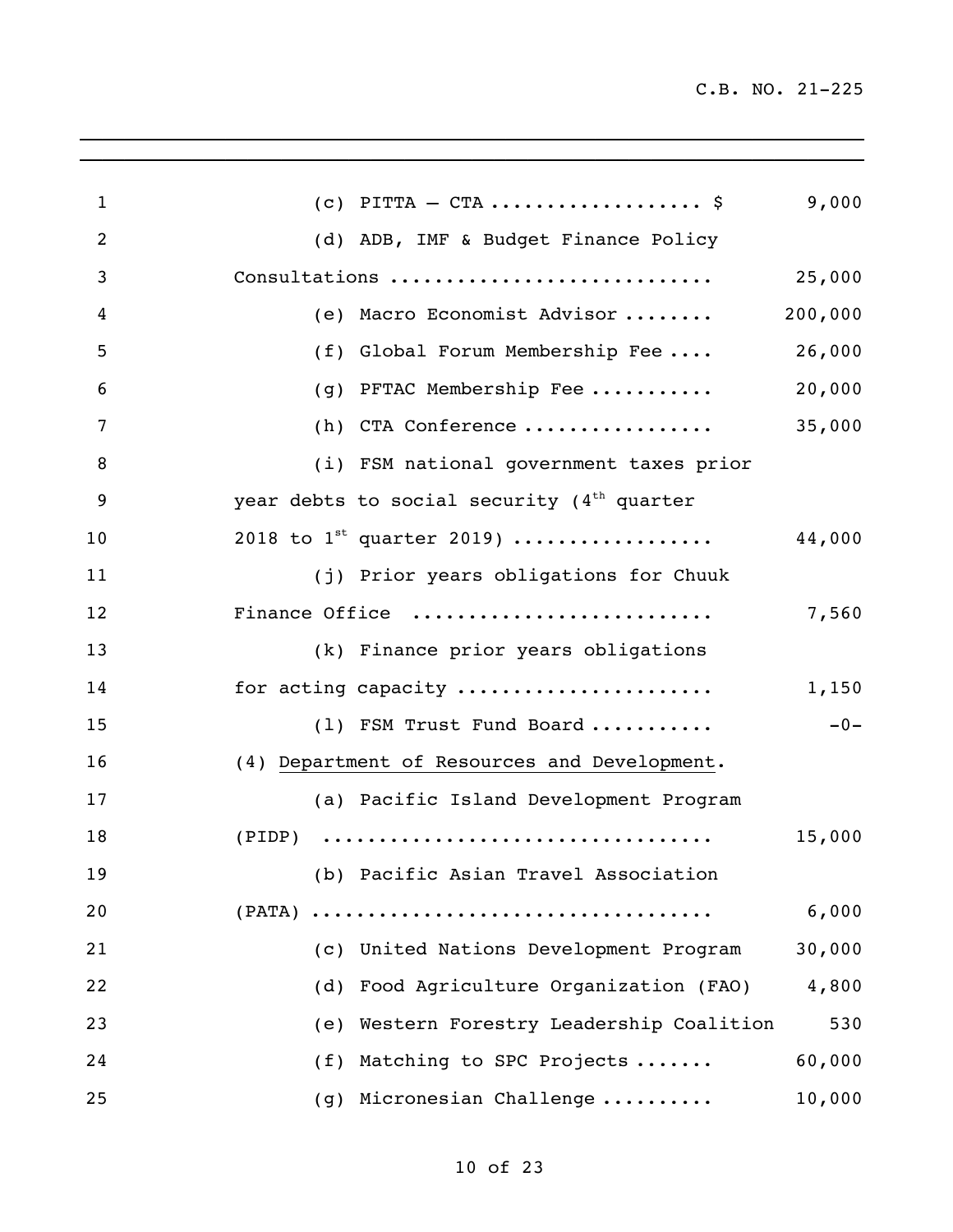$\mathcal{L}_\text{max} = \frac{1}{2} \sum_{i=1}^n \mathcal{L}_\text{max} = \frac{1}{2} \sum_{i=1}^n \mathcal{L}_\text{max} = \frac{1}{2} \sum_{i=1}^n \mathcal{L}_\text{max} = \frac{1}{2} \sum_{i=1}^n \mathcal{L}_\text{max} = \frac{1}{2} \sum_{i=1}^n \mathcal{L}_\text{max} = \frac{1}{2} \sum_{i=1}^n \mathcal{L}_\text{max} = \frac{1}{2} \sum_{i=1}^n \mathcal{L}_\text{max} = \frac{1}{2} \sum_{i=$ 

| $\mathbf{1}$   | (h) | Micronesian Cruise Association \$            | 2,500  |
|----------------|-----|----------------------------------------------|--------|
| $\overline{2}$ | (i) | South Pacific Tourism Organization           | 8,000  |
| 3              | (j) | IRENA                                        | 250    |
| 4              | (k) | Micronesia Trade Committee                   | 30,000 |
| 5              |     | (1) Convention on Biological                 |        |
| 6              |     | Diversity (CBD)                              | 1,000  |
| 7              | (m) | IFAD                                         | 500    |
| 8              | (n) | UNIDO Membership                             | 1,000  |
| 9              |     | (o) Micronesia Island Forum                  |        |
| 10             |     | Membership Fee                               | 15,000 |
| 11             |     | (p) Hosting of the Micronesian               |        |
| 12             |     | Islands Forum                                | $-0-$  |
| 13             |     | (q) Pacific Festival                         | $-0-$  |
| 14             |     | (5) Department of Health and Social Affairs. |        |
| 15             | (a) | UNFPA                                        | 3,000  |
| 16             | (b) | WHO                                          | 4,650  |
| 17             | (c) |                                              | 20,000 |
| 18             |     | (d) Association of Territorial Health        | 4,000  |
| 19             |     | (e) Nursing and Medical Licensing            | 60,000 |
| 20             |     | (f) FSM Red Cross                            | 70,000 |
| 21             |     | (g) UNICEF (Vaccine & TB Drugs)              | 50,000 |
| 22             |     | $(h)$ UN/FSM Women (CEDAW)                   | 1,000  |
| 23             |     | (i) Drug Quality Testing Project             | 3,000  |
| 24             |     | (j) National Therapeutics &                  |        |
| 25             |     | Standards Committee                          | 37,000 |
|                |     |                                              |        |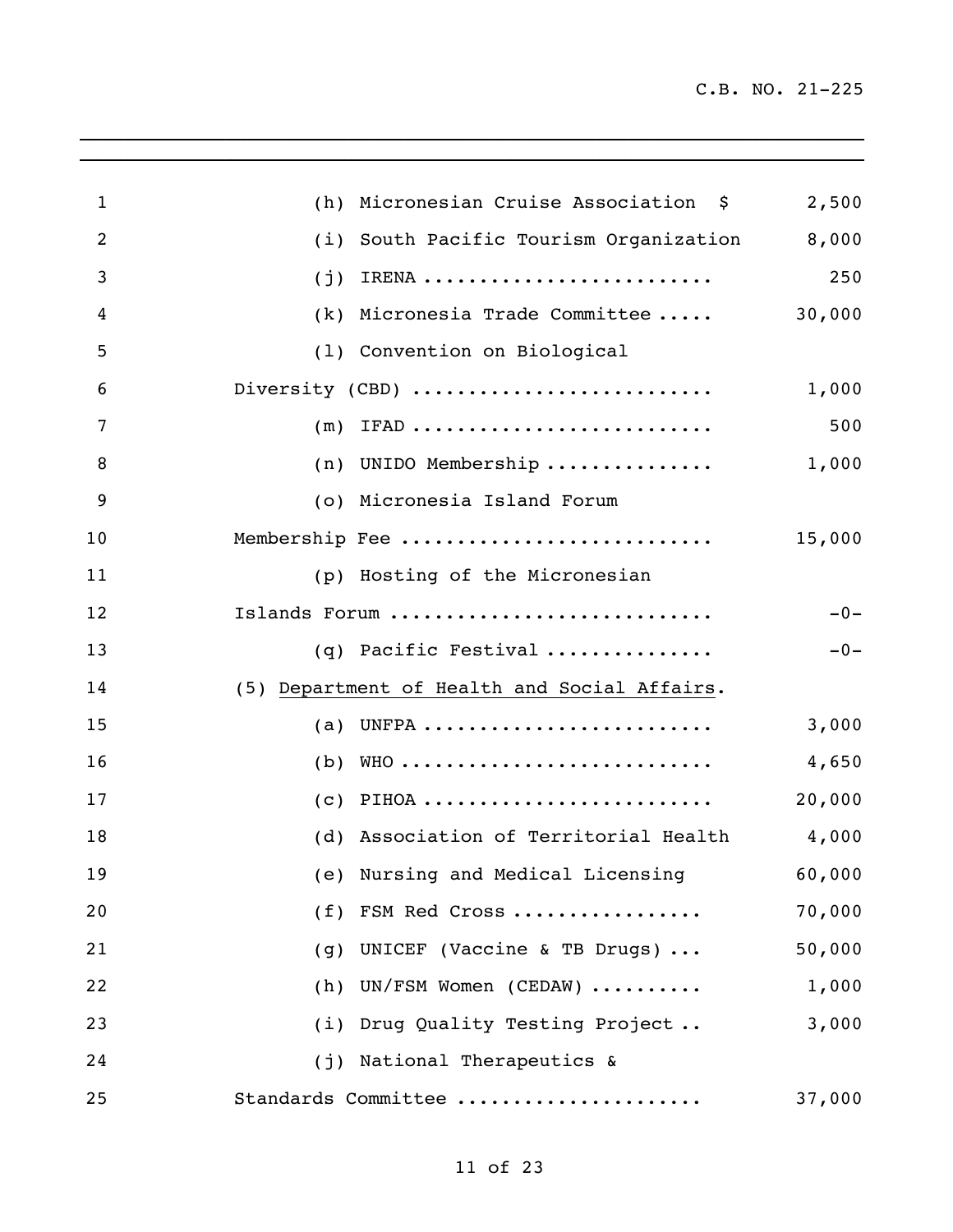$\mathcal{L}_\text{max} = \mathcal{L}_\text{max} = \mathcal{L}_\text{max} = \mathcal{L}_\text{max} = \mathcal{L}_\text{max} = \mathcal{L}_\text{max} = \mathcal{L}_\text{max} = \mathcal{L}_\text{max} = \mathcal{L}_\text{max} = \mathcal{L}_\text{max} = \mathcal{L}_\text{max} = \mathcal{L}_\text{max} = \mathcal{L}_\text{max} = \mathcal{L}_\text{max} = \mathcal{L}_\text{max} = \mathcal{L}_\text{max} = \mathcal{L}_\text{max} = \mathcal{L}_\text{max} = \mathcal{$ 

| 1  | (k) Antimicrobial Resistance (AMR) \$                                        | 10,000    |
|----|------------------------------------------------------------------------------|-----------|
| 2  | (1) FSM Youth Summit                                                         | 50,000    |
| 3  | TB & Leprosy - Free Chuuk Project<br>(m)                                     | 100,000   |
| 4  | (n) Convention on the Rights of the                                          |           |
| 5  | $Child (CRC) \ldots \ldots \ldots \ldots \ldots \ldots \ldots \ldots \ldots$ | 40,270    |
| 6  | (o) Response to measles outbreak and                                         |           |
| 7  | novel coronavirus                                                            | 747,500   |
| 8  | (6) Department of Education.                                                 |           |
| 9  | (a) Aid for Non-Public Schools                                               | 800,000   |
| 10 | (b) Aid to CMI Students $40,000$                                             |           |
| 11 | (c) Aid to PCC Students                                                      | 100,000   |
| 12 | (d) National Scholarship                                                     | 3,000,000 |
| 13 | (e) National Close-up $[75,000]$                                             | $-0-$     |
| 14 | (f) Merit Scholarship                                                        | 275,000   |
| 15 | (g) Aid to FSM Students in Japan                                             | 100,000   |
| 16 | (h) Caroline College & Pastoral                                              |           |
| 17 | Institute                                                                    | 75,000    |
| 18 | (i) Faithwalk Christian College                                              | 75,000    |
| 19 | (j) Aid to FSM Students in China                                             | 35,000    |
| 20 | $(k)$ Aid to FSM Students in Fiji                                            | 35,000    |
| 21 | (7) Department of Transportation,                                            |           |
| 22 | Communication & Infrastructure.                                              |           |
| 23 | (a) Asia Pacific Telecommunity                                               | 11,000    |
| 24 | (b) International Telecommunications                                         |           |
| 25 | Union(ITU)                                                                   | 20,867    |
|    |                                                                              |           |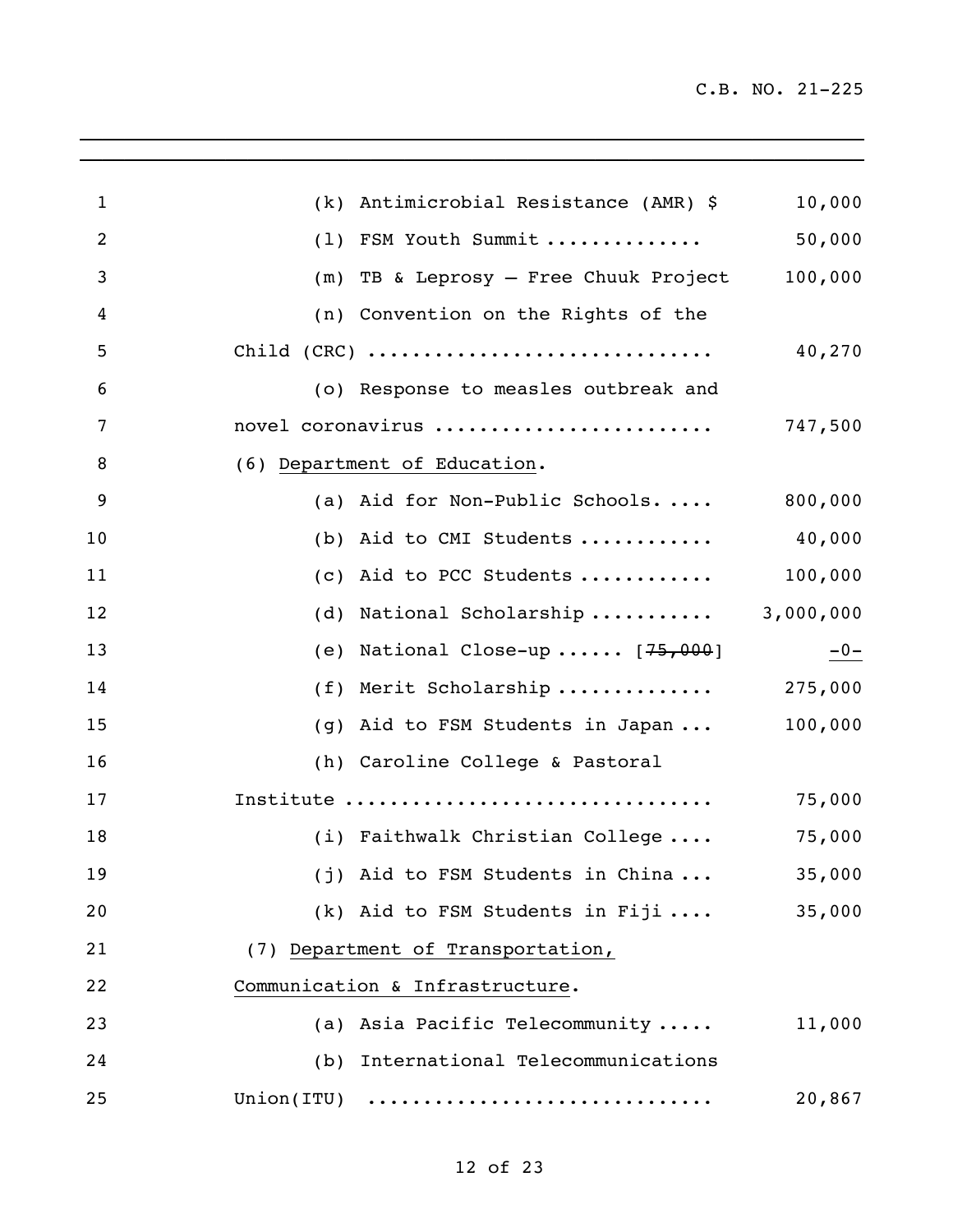| $\mathbf{1}$   | 28,050<br>(c)                                      |
|----------------|----------------------------------------------------|
| $\overline{2}$ | (d) FSM Capital Energy  600,000                    |
| 3              | (e) Micronesian Shipping Commission 25,000         |
| 4              | (f) Fuel and Provisions for Caroline               |
| 5              | Voyager and Navigator  1,345,830                   |
| 6              | (g) MS Navigator - Repair services. 100,000        |
| 7              | (h) Overtime owed to Shipping crew. 100,000        |
| 8              | (i) Shipment cost of ground service                |
| 9              | equipment to the FSM States<br>17,500              |
| 10             | (8) Department of Justice.                         |
| 11             | (a) States Joint Law Enforcement:                  |
| 12             | 75,000                                             |
| 13             | (b) States Joint Law Enforcement:                  |
| 14             | Pohnpei<br>200,000                                 |
| 15             | (c) States Joint Law Enforcement:                  |
| 16             | Chuuk, of which \$80,000 shall be used to          |
| 17             | purchase two vehicles for Municipal Police 200,000 |
| 18             | (d) States Joint Law Enforcement: Yap 75,000       |
| 19             | 200,000<br>(e) Police Academy                      |
| 20             | (f) Fuel Subsidy<br>200,000                        |
| 21             | (g) WIPO annual fees, including prior year         |
| 22             | membership dues<br>33,966                          |
| 23             | (h) Patrol boats - replenishment for               |
| 24             | unplanned search and rescue and outreach           |
| 25             | trips, and additional funding for                  |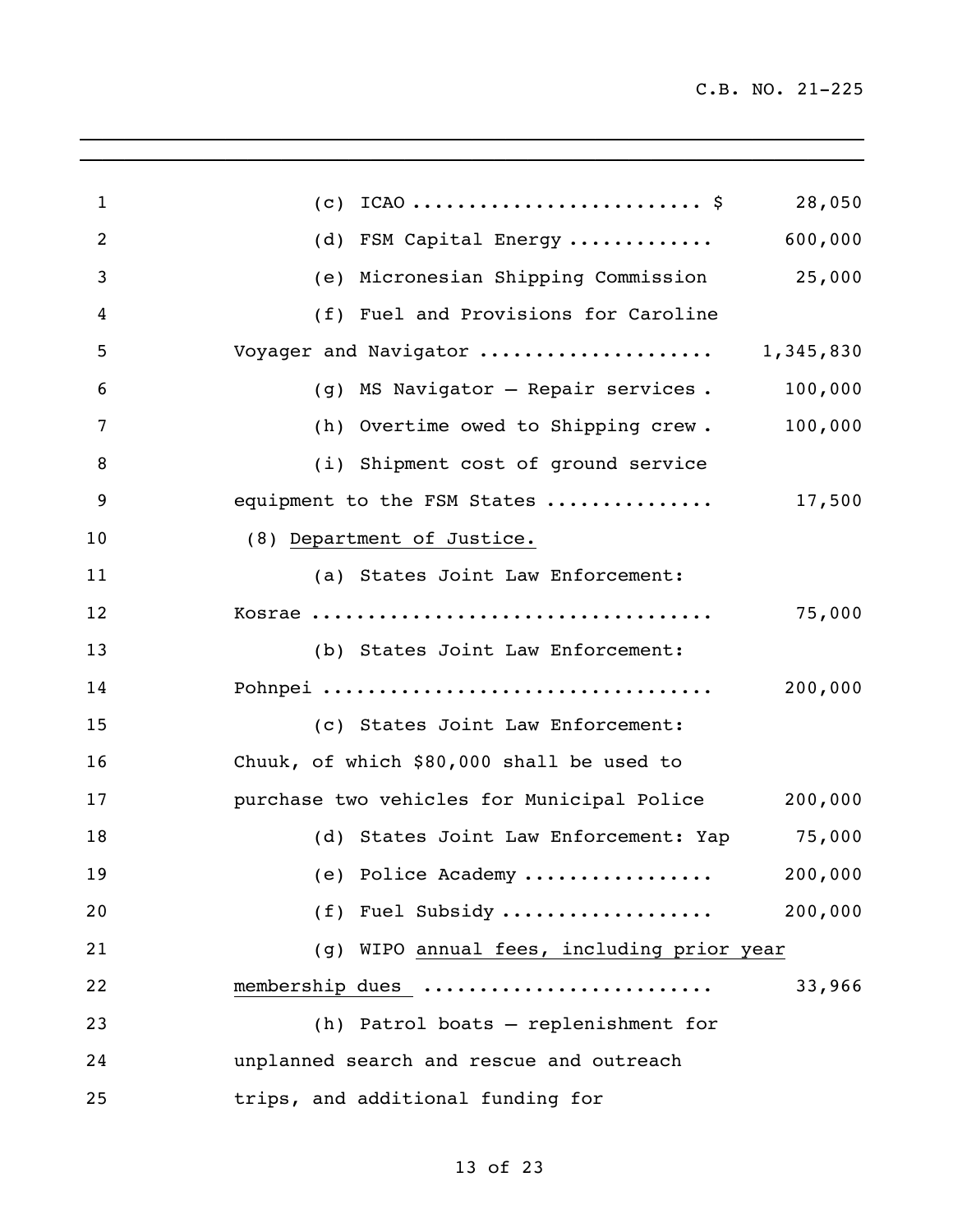$\_$  ,  $\_$  ,  $\_$  ,  $\_$  ,  $\_$  ,  $\_$  ,  $\_$  ,  $\_$  ,  $\_$  ,  $\_$  ,  $\_$  ,  $\_$  ,  $\_$  ,  $\_$  ,  $\_$ 

| $\mathbf 1$    | administrative and humanitarian assistance . \$ 300,000 |         |
|----------------|---------------------------------------------------------|---------|
| $\overline{2}$ | (i) Reimbursement for investigation and                 |         |
| 3              | prosecution to support Yap State                        | 210,000 |
| 4              | (j) Interpol membership and activities                  | 30,000  |
| 5              | $(k)$ Security for the MIF                              | 33,000  |
| 6              | (9) Department of Environment, Climate                  |         |
| 7              | Change and Emergency Management                         |         |
| 8              | UNEP<br>(a)                                             | 835     |
| 9              | UNFCC<br>(b)                                            | 325     |
| 10             | UNCCD<br>(c)                                            | 195     |
| 11             | SPREP Membership<br>(d)                                 | 10,768  |
| 12             | Waigani Convention<br>(e)                               | 1,190   |
| 13             | SPREP-Noumea Convention<br>(f)                          | 1,764   |
| 14             | Earth Day Activities<br>(g)                             | 15,000  |
| 15             | 7 <sup>th</sup> Bi-Annual Environment<br>(h)            |         |
| 16             | Conference                                              | 20,000  |
| 17             | (i) Basel Convention                                    | 197     |
| 18             | (j) Kyoto Protocol                                      | 484     |
| 19             | (k) WMO Membership                                      | 15,000  |
| 20             | (10) Office of NACHP.                                   |         |
| 21             | (a) UNESCO                                              | 4,000   |
| 22             | $(b)$ NCSHPO                                            | 2,760   |
| 23             | $(c)$ PARBICA                                           | 100     |
| 24             | $(d)$ PIALA                                             | 100     |
| 25             | (e) WHC                                                 | 54      |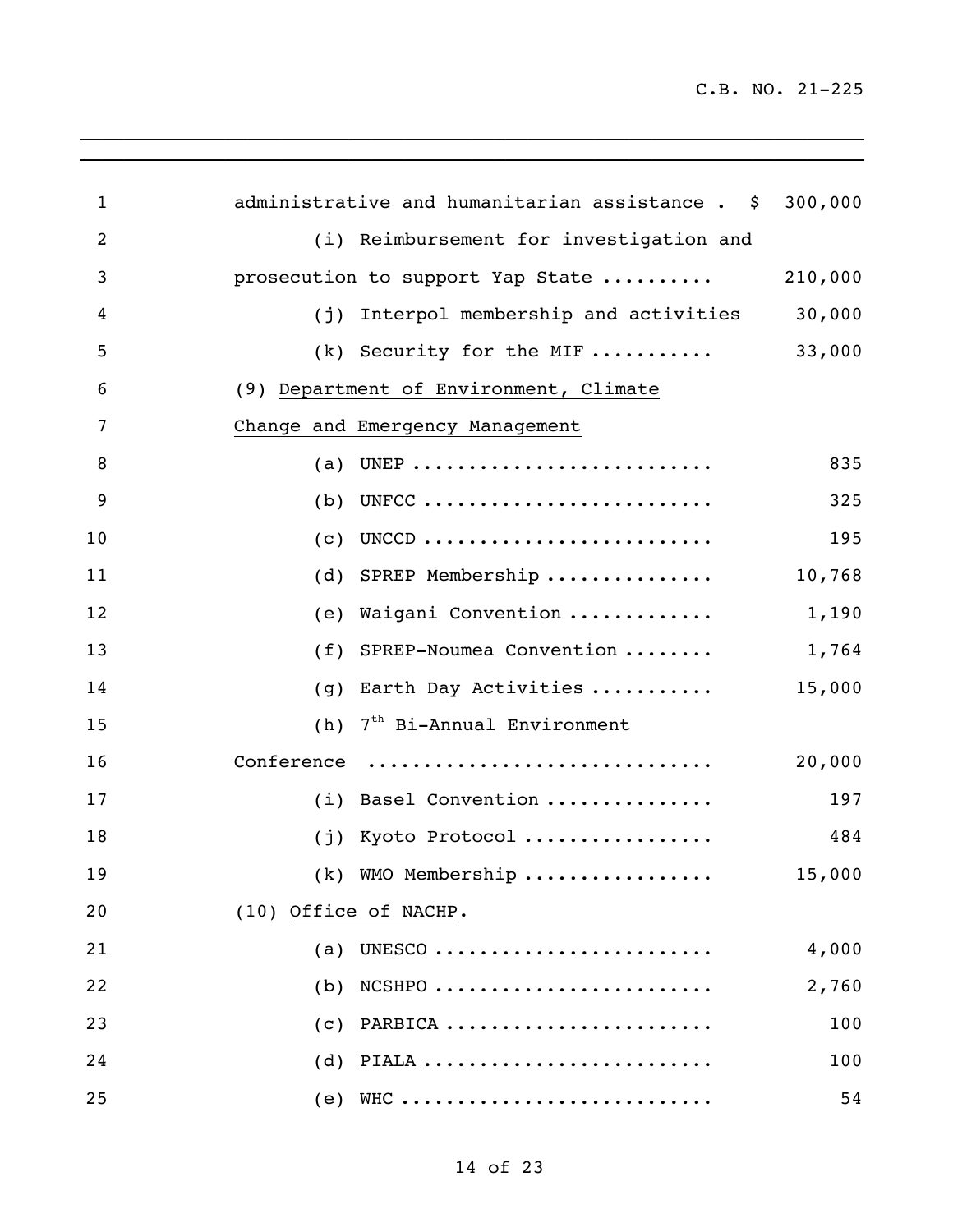| $\mathbf{1}$   | (f) Library fee $\frac{1}{2}$               | 50      |
|----------------|---------------------------------------------|---------|
| $\overline{2}$ | (11) Office of the National Public Auditor. |         |
| 3              | (a) APIPA - Staff Development and           |         |
| 4              | Membership Fee                              | 1,750   |
| 5              | (b) PASAI - Staff Development and           |         |
| 6              | Membership Fee                              | 15,000  |
| 7              | (c) 2020 Conference - Staff Development     |         |
| 8              | and Membership Fee                          | 29,000  |
| 9              | (12) Congress of the Federated States of    |         |
| 10             | Micronesia.                                 |         |
| 11             | (a) IPU Conference, PROVIDED THAT,          |         |
| 12             | \$130,000 shall be used for subsidies to    |         |
| 13             |                                             | 230,000 |
| 14             | (b) Climate Change Conference               | $-0-$   |
| 15             | $(c)$ ACP                                   | $-0-$   |
| 16             | (d) APPF                                    | 50,000  |
| 17             | (e) Staff Upgrade                           | 25,000  |
| 18             | (f) World Bank-IMF Annual Meeting           | $-0-$   |
| 19             | (g) MRA Conference in Japan                 | $-0-$   |
| 20             | (h) Fisheries Meeting                       | $-0-$   |
| 21             | (i) IPU Annual Dues                         | 12,500  |
| 22             | (j) COFA Alliance National Network          |         |
| 23             |                                             | 25,000  |
| 24             | (k) Travel to Investment Advisor            |         |
| 25             | $(Wilshire)$                                | $-0-$   |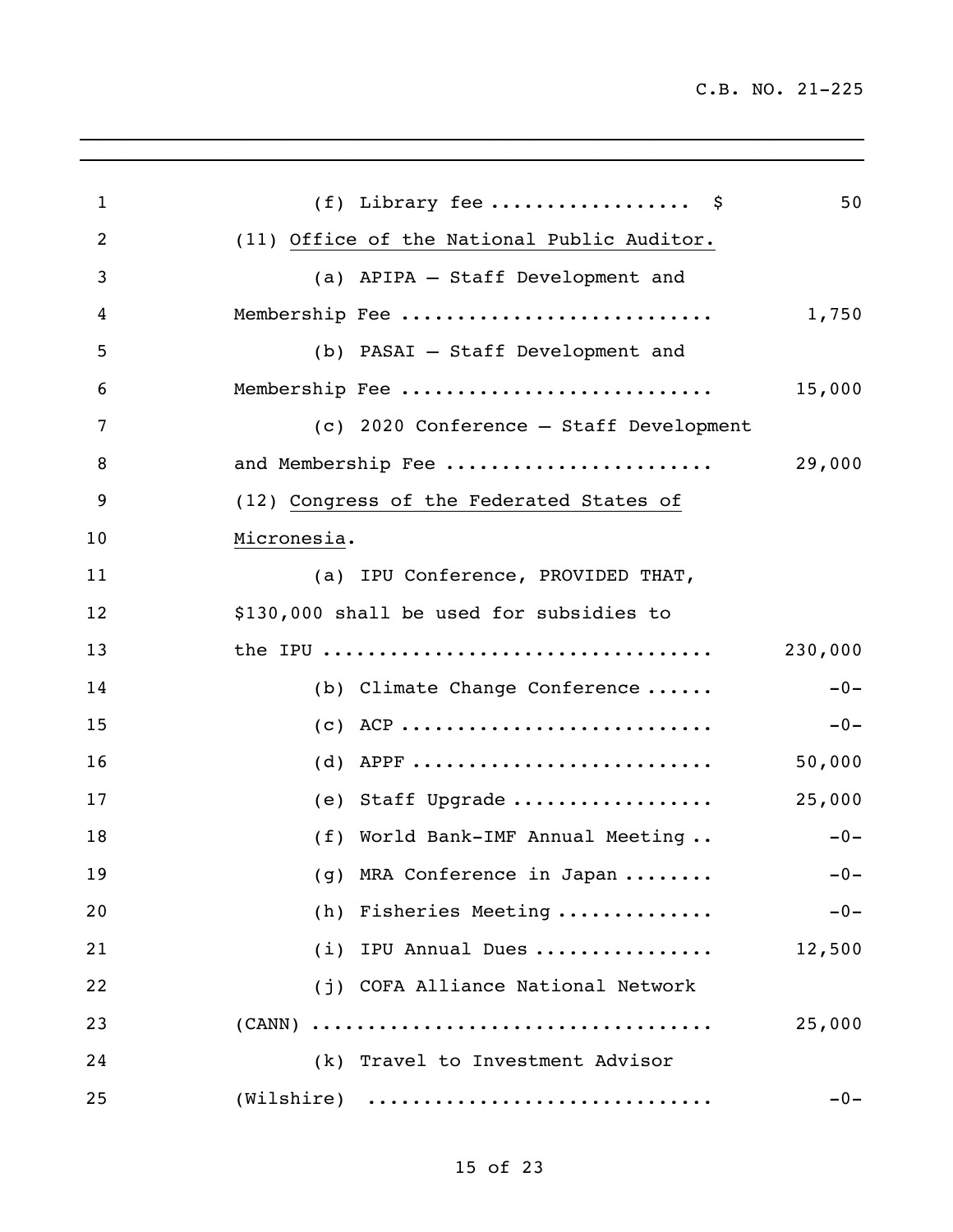| $\mathbf 1$    | (1) Compact Historical Project \$        | 25,000    |
|----------------|------------------------------------------|-----------|
| $\overline{2}$ | (m) Assistance for Jennifer Chieng/      |           |
| 3              | Olympic Training                         | 25,000    |
| 4              | (n) Micronesia Productions               | 70,000    |
| 5              | (o) Prior and current year Member and    |           |
| 6              | staff housing                            | 62,000    |
| 7              | (13) Resources (Other Grants,            |           |
| 8              | Subsidies & Contributions)               |           |
| 9              | (a) COM Board Meeting                    | 5,000     |
| 10             | (b) COM-FSM Treaty Obligation            | 25,000    |
| 11             | (c) FSM Social Security                  |           |
| 12             | Administration                           | 1,000,000 |
| 13             | (d) State Judiciaries: Kosrae            | 40,000    |
| 14             | (e) State Judiciaries: Pohnpei           | 60,000    |
| 15             | (f) State Judiciaries: Chuuk             | 110,000   |
| 16             | (g) State Judiciaries: Yap               | 40,000    |
| 17             | (h) National Law Day                     | 50,000    |
| 18             | (i) Micronesian Legal Services           |           |
| 19             | Corporation (MLSC)                       | 250,000   |
| 20             | (j) NORMA-Forum Fisheries Agency (FFA)   | 62,638    |
| 21             | NORMA - WCPFC Tuna Commission Fee<br>(k) | 257,284   |
| 22             | Independence Day Activities<br>(1)       | 50,000    |
| 23             | (m) MLFC Loan Payment                    | 260,000   |
| 24             | Single Audit Fee (FY 2019)<br>(n)        | 460,000   |
| 25             | (o) Staff housing $[660, 000]$           | 735,000   |
|                |                                          |           |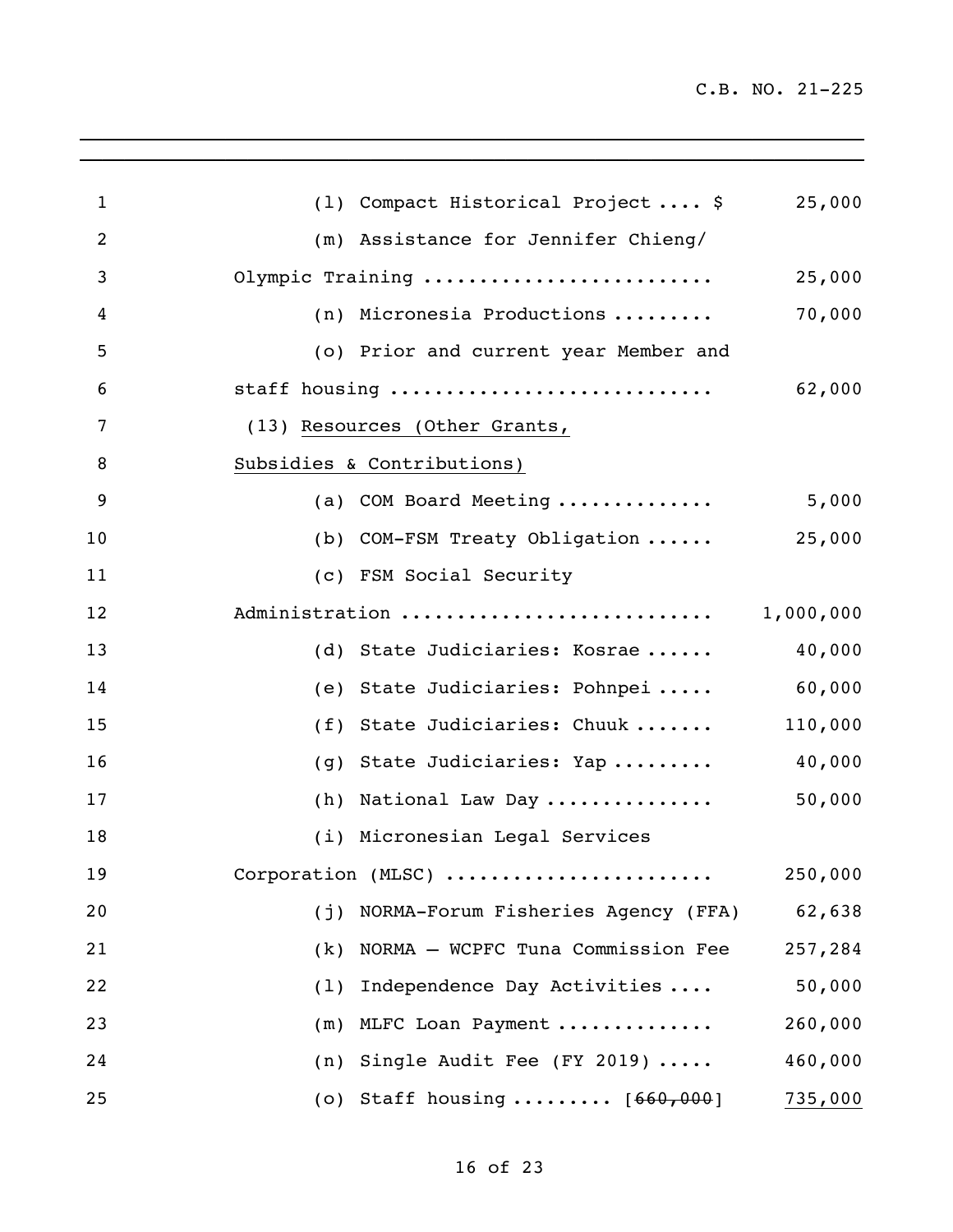| $\mathbf{1}$ | (p) Recruitment & Repatriation $\frac{1}{2}$ 223,218           |  |
|--------------|----------------------------------------------------------------|--|
| 2            | (q) Legal and Advocacy Services in                             |  |
| 3            | Washington D.C. (A&P)<br>$-0-$                                 |  |
| 4            | (r) Pacific Missionary Aviation-Subsidy 100,000                |  |
| 5            | (s) Caroline Island Air - Subsidy to                           |  |
| 6            | assist with insurance costs<br>100,000                         |  |
| 7            | (t) National Olympic Committee - Olympic                       |  |
| 8            | 45,000<br>Qualifiers and Coaching                              |  |
| 9            | (u) Saint Cecilia Catholic School-School                       |  |
| 10           | bus and classroom renovations<br>70,000                        |  |
| 11           | (v) Acting Capacity-Jeem Lippwe<br>15,000                      |  |
| 12           | (w) Acting Capacity-Henry Shrew<br>15,000                      |  |
| 13           | $(x)$ Micare subsidy<br>680,000                                |  |
| 14           | (y) Contribution to the Tourism Sector                         |  |
| 15           |                                                                |  |
| 16           | Section 4. Section 9 of Public Law No. 21-42, as amended by    |  |
|              | 17 Public Laws Nos. 21-55, 21-77, and 21-116 is hereby further |  |
|              | 18 amended to read as follows:                                 |  |
|              | 19 "Section 9. Capital and Human Resources Development.        |  |
| 20           | The sum of $[$17,299,326]$ \$16,574,326 or so much thereof     |  |
| 21           | as may be necessary, is hereby appropriated from the           |  |
| 22           | General Fund of the Federated States of Micronesia for         |  |
| 23           | the fiscal year ending September 30, 2020, for the             |  |
| 24           | following capital improvements, development programs,          |  |
| 25           | and projects and human resources development. Of the           |  |
|              |                                                                |  |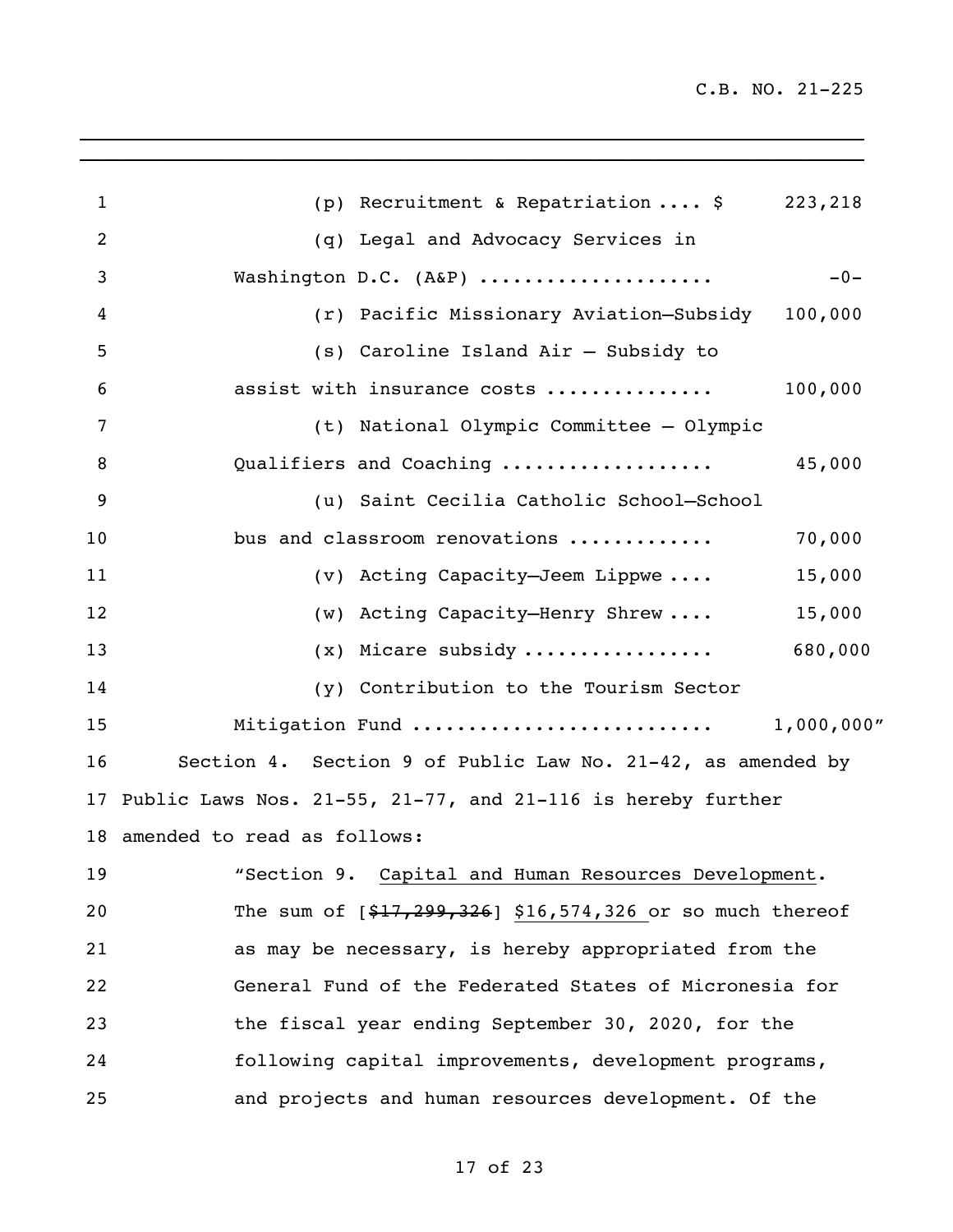| $\mathbf{1}$   | total amount of funds appropriated herein, \$1,000,000 |
|----------------|--------------------------------------------------------|
| $\overline{2}$ | shall be deemed to come from funds available under the |
| 3              | amended Compact from education sector; and \$1,246,022 |
| 4              | shall be deemed to come from funds available under     |
| 5              | Supplemental Education Grant. The sum appropriated by  |
| 6              | this section shall be apportioned as follows:          |
| 7              | (1) College of Micronesia - FSM.                       |
| 8              | (a) College of Micronesia-FSM $$4,050,000$             |
| 9              | (b) FSM Fisheries and Maritime Institute               |
| 10             | 875,611                                                |
| 11             | (c) College of Micronesia-FSM SEG                      |
| 12             | Funding<br>689,948                                     |
| 13             | 300,000<br>(d) COM-FSM Endowment Fund                  |
| 14             | (2) Department of Finance & Administration.            |
| 15             | (a) FSM Warehouse lease & maintenance<br>40,000        |
| 16             | 15,000<br>(b) PCD Awareness & Training $\dots\dots$    |
| 17             | (3) Department of Resources & Development.             |
| 18             | (a) R&D SNLC<br>100,000                                |
| 19             | (b) Enhancing Tourism: Kosrae subsidy to               |
| 20             | the Office of the Governor of the States               |
| 21             | of Kosrae; PROVIDED THAT, no funds shall               |
| 22             | 250,000<br>be used for travel expenses                 |
| 23             | (c) Enhancing Tourism: Pohnpei  500,000                |
| 24             | (d) Enhancing Tourism: Chuuk - to be                   |
| 25             | apportioned as follows:                                |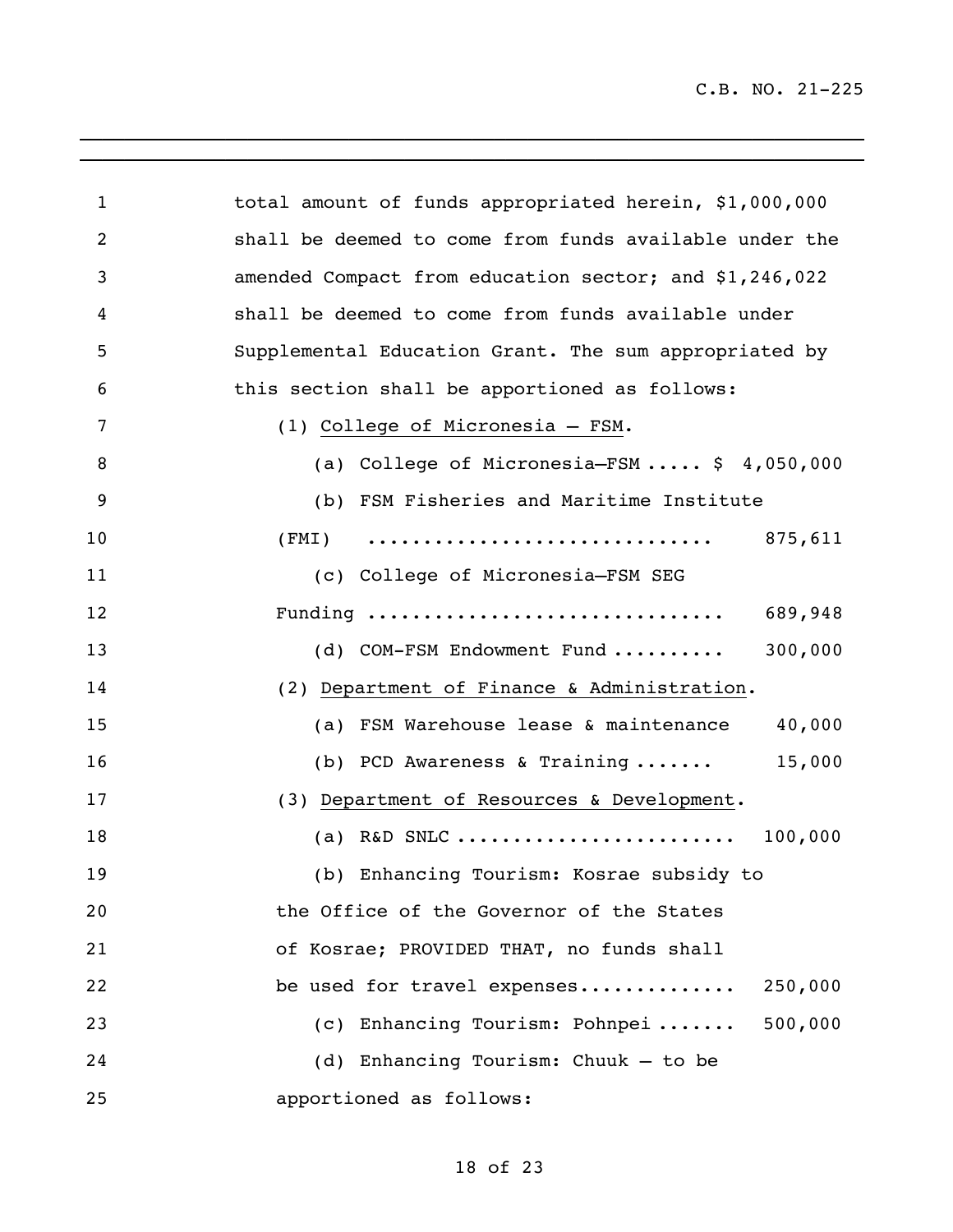| $\mathbf{1}$ | (1) Chuuk Visitor's Bureau  \$ 120,000             |
|--------------|----------------------------------------------------|
| 2            | (2) Environmental Protection                       |
| 3            | Agency - Solid Waste Program<br>120,000            |
| 4            | (3) Department of Agriculture -                    |
| 5            | Forestry & Conservation<br>100,000                 |
| 6            | $(4)$ Fisheries<br>100,000                         |
| 7            | (5) Chuuk Women's Council (CWC)  30,000            |
| 8            | (6) Chuuk Public Health - non-                     |
| 9            | communicable disease (NDC) prevention,             |
| 10           | 30,000<br>education and outreach                   |
| 11           | (e) Enhancing Tourism: Yap-to be used              |
| 12           | for Yap Stone Money Banks and Paths, Yap           |
| 13           | Historical Sites, and other land-based             |
| 14           | tourism development projects; PROVIDED THAT,       |
| 15           | no funds shall be used for travel expenses 250,000 |
| 16           | (4) Department of Transportation,                  |
| 17           | Communications and Infrastructure                  |
| 18           | (a) Operation and Dry-Docking of                   |
| 19           | Caroline Voyager and Navigator  1,500,000          |
| 20           | (b) FSM National Government Computer               |
| 21           |                                                    |
| 22           | (c) AIP Matching Fund<br>961,667                   |
| 23           | (d) Relocation of power and telephone              |
| 24           | lines in Pohnpei - Madolenihmw<br>50,000           |
| 25           | (5) Department of Justice.                         |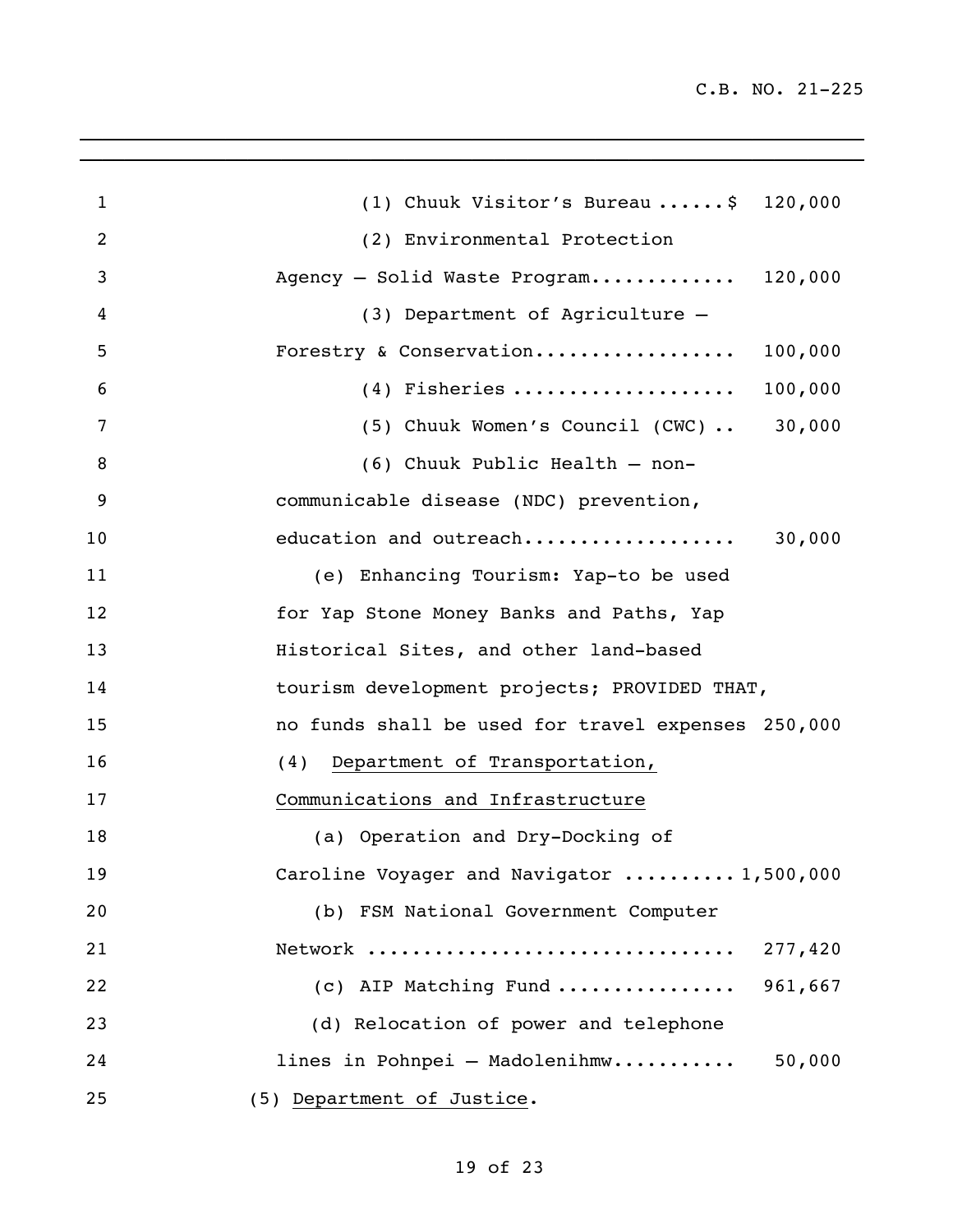| $\mathbf{1}$   | (a) Anti-Human Trafficking Enforcement,                                                   |
|----------------|-------------------------------------------------------------------------------------------|
| $\overline{2}$ | Campaign and Investigation \$<br>125,000                                                  |
| 3              | 100,000<br>(b) Victims Shelter & Services                                                 |
| 4              | (c) Boat maintenance $125,000$                                                            |
| 5              | (6) Department of Environment, Climate                                                    |
| 6              | Change and Emergency Management.                                                          |
| 7              | (a) National & State Table Top                                                            |
| 8              | 30,000<br>$\texttt{Exercise} \dots \dots \dots \dots \dots \dots \dots \dots \dots \dots$ |
| 9              | (b) Outer Island Trip Assessment-                                                         |
| 10             | 80,000<br>Climate Change & Disaster Risk Management                                       |
| 11             | (c) National Joint Platform for                                                           |
| 12             | 20,000<br>Environment & Risk Resilience                                                   |
| 13             | (d) International Day for Disaster                                                        |
| 14             | Reduction<br>12,000                                                                       |
| 15             | (e) Training & Maintenance for Radio                                                      |
| 16             | Communication<br>14,000                                                                   |
| 17             | (f) Fostering Sustainable Solid Waste                                                     |
| 18             | Management Systems in FSM 165,000                                                         |
| 19             | (7) National Election.                                                                    |
| 20             | (a) National Election (Voter ID                                                           |
| 21             | $-0-$<br>Card Project)                                                                    |
| 22             | (8) Department of Health and Social Affairs.                                              |
| 23             | MOE-BHWP<br>22,200<br>(a)                                                                 |
| 24             | 50,000<br>(b) Electronic Record System                                                    |
| 25             | 120,000<br>(c) Rheumatic Heart Program                                                    |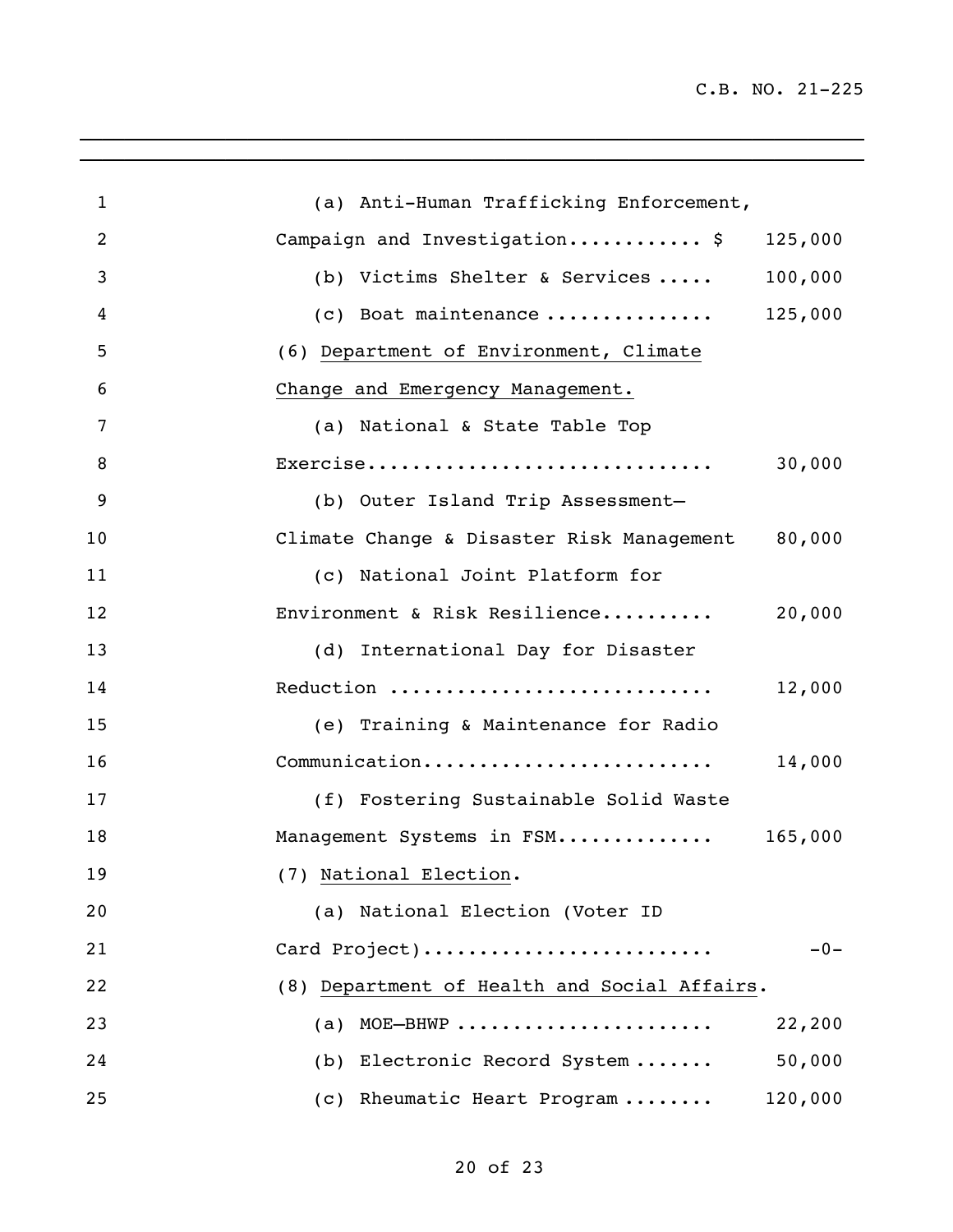$\mathcal{L}_\text{max} = \frac{1}{2} \sum_{i=1}^n \mathcal{L}_\text{max} = \frac{1}{2} \sum_{i=1}^n \mathcal{L}_\text{max} = \frac{1}{2} \sum_{i=1}^n \mathcal{L}_\text{max} = \frac{1}{2} \sum_{i=1}^n \mathcal{L}_\text{max} = \frac{1}{2} \sum_{i=1}^n \mathcal{L}_\text{max} = \frac{1}{2} \sum_{i=1}^n \mathcal{L}_\text{max} = \frac{1}{2} \sum_{i=1}^n \mathcal{L}_\text{max} = \frac{1}{2} \sum_{i=$ 

| $\mathbf{1}$   | (d) Medical Specialist Team  \$                | 195,000 |
|----------------|------------------------------------------------|---------|
| $\overline{2}$ | (e) National Women Council                     | 50,000  |
| 3              | (f) Vector Surveillance & Control              |         |
| 4              | Program                                        | 50,000  |
| 5              | (g) Histopathology laboratory                  | 60,000  |
| 6              | (h) FSM Food safety laboratory                 | 40,000  |
| 7              | (9) Department of Education.                   |         |
| 8              | (a) NDOE Year 3 Project (SEG) $\cdots$         | 556,074 |
| 9              | (b) School Accreditation                       | 250,000 |
| 10             | (c) Teacher Certification Project              | 168,000 |
| 11             | (d) Literacy intervention for FSM              |         |
| 12             | Leaders of Tomorrow (LIFT)                     | 181,170 |
| 13             | (e) Development of Science Student             |         |
| 14             | Learning Outcomes (SLOs)                       | 250,000 |
| 15             | (f) Quality Development                        | 15,000  |
| 16             | (g) NMCT administration $\ldots \ldots \ldots$ | 30,000  |
| 17             | $(10)$ NORMA                                   |         |
| 18             | (a) Commemoration of World Tuna                |         |
| 19             | Day 2020                                       | 25,000  |
| 20             | $(b)$ FFC Meetings                             | 80,000  |
| 21             | (12) Other Capital and Human Resources         |         |
| 22             | Development                                    |         |
| 23             | (a) Capital Improvement Projects               | $-0-$   |
| 24             | (b) Design and Construction of                 |         |
| 25             | Veterans Memorial                              | 150,000 |
|                |                                                |         |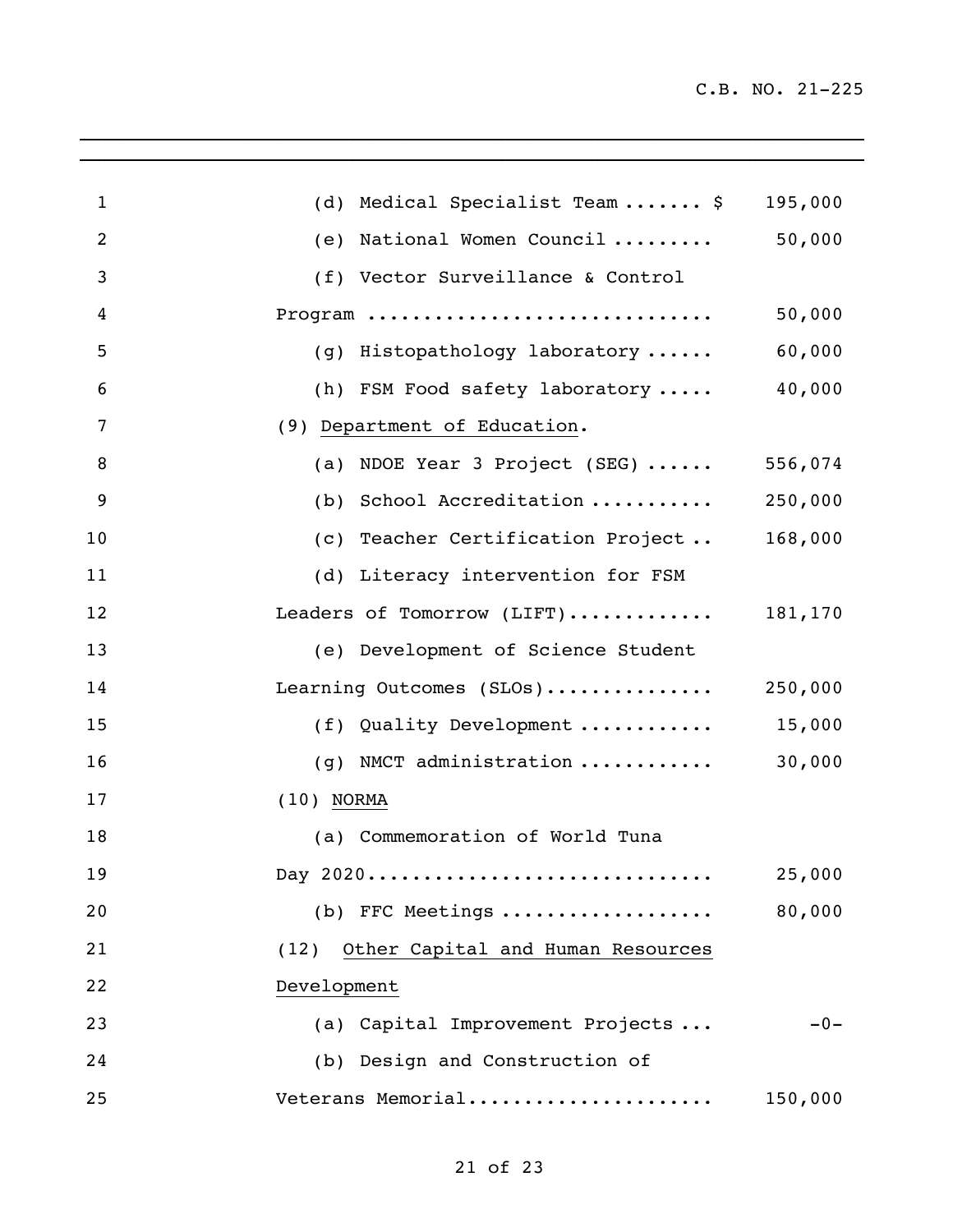| $\mathbf{1}$   | (c) Conservation Society in each            |
|----------------|---------------------------------------------|
| $\overline{2}$ | state to be apportioned as follows:         |
| 3              | $(1)$ Kosrae  \$<br>25,000                  |
| 4              | 25,000<br>$(2)$ Pohnpei                     |
| 5              | 25,000                                      |
| 6              | 25,000                                      |
| 7              | (d) 2020 Constitutional Convention          |
| 8              | Convening and Expenses 1,026,236            |
| 9              | (e) Purchase/down payment for facility      |
| 10             | house of the FSM Embassy in Japan 1,500,000 |
| 11             | (f) Chuuk state purchase a field            |
| 12             | $-0-$                                       |
| 13             | (g) Pohnpei State purchase of field         |
| 14             | trip vessel and operation costs 300,000     |
| 15             | (h) Hazardous pay to health care workers    |
| 16             | in the Federated States of Micronesia,      |
| 17             | foreign service personnel in infected       |
| 18             | countries, and other national government    |
| 19             | employees who qualify for hazard pay due    |
| 20             | to the coronavirus outbreak<br>250,000"     |
| 21             |                                             |
| 22             |                                             |
| 23             |                                             |
| 24             |                                             |
| 25             |                                             |